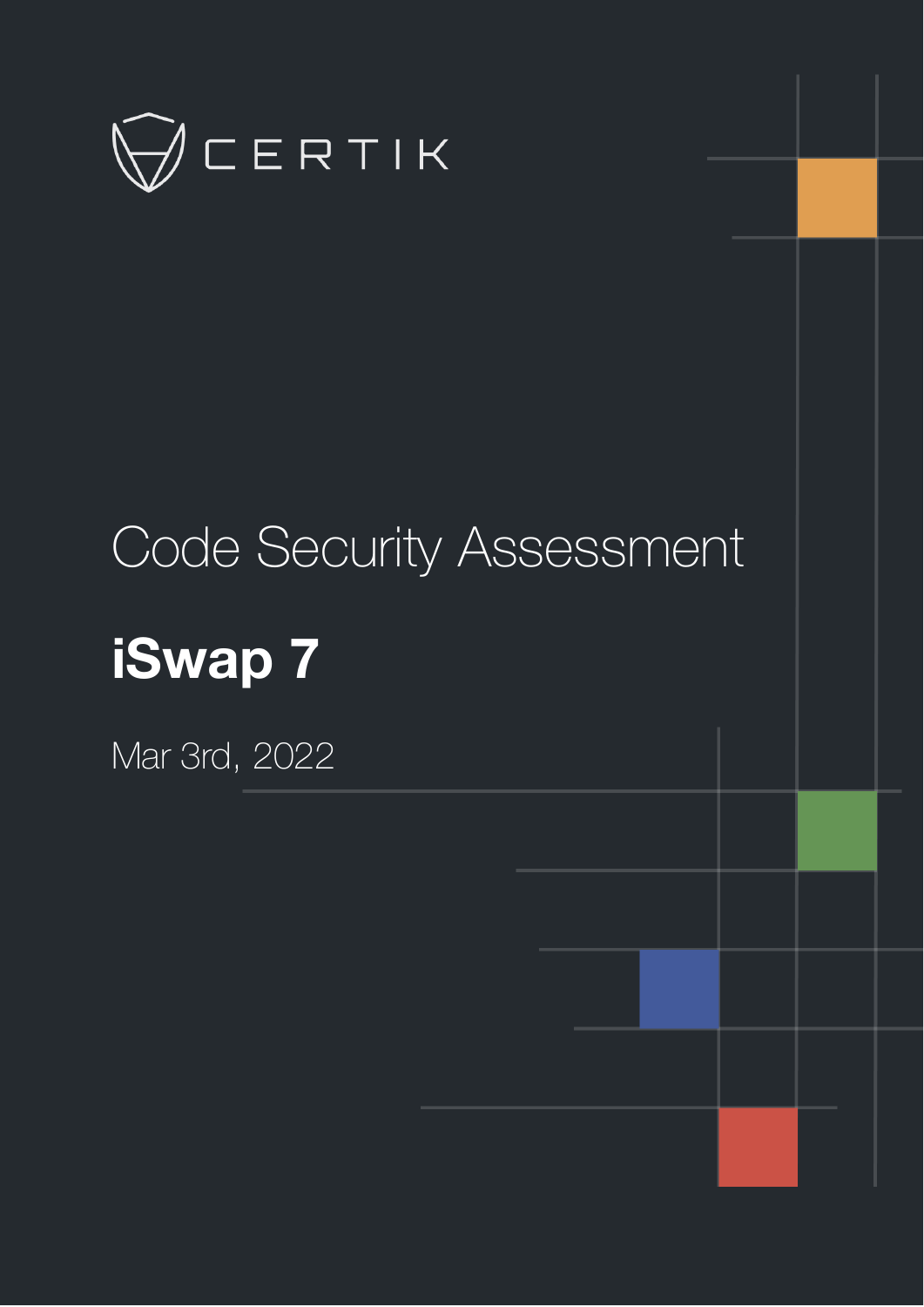# **Table of Contents**

#### **[Summary](#page-2-0)**

#### **[Overview](#page-3-0)**

**Project [Summary](#page-3-1) Audit [Summary](#page-3-2)** 

[Vulnerability Summary](#page-3-3)

Audit [Scope](#page-4-0)

#### **[Findings](#page-7-0)**

**BCP-01 : [Centralization](#page-8-0) Related Risks** 

BCP-02 : [Centralization](#page-11-0) Related Risks - Token Withdrawal

BCP-03 : Missing Input [Validation](#page-13-0)

BCP-04 : Incorrect [Parameters Deserialize](#page-15-0)

BCP-05 : Incomplete [`cross\\_chain\\_fee`](#page-16-0) check

BCP-06 : Potential [Overflow](#page-17-0)

BCP-07 : Lack of `mut` [Constraint](#page-18-0)

BCP-08 : Third [Party Dependencies](#page-19-0)

[BCP-09](#page-20-0) : Typo

[BCP-10](#page-21-0) : Missing Emit Events

#### **[Appendix](#page-22-0)**

**[Disclaimer](#page-24-0)**

**[About](#page-27-0)**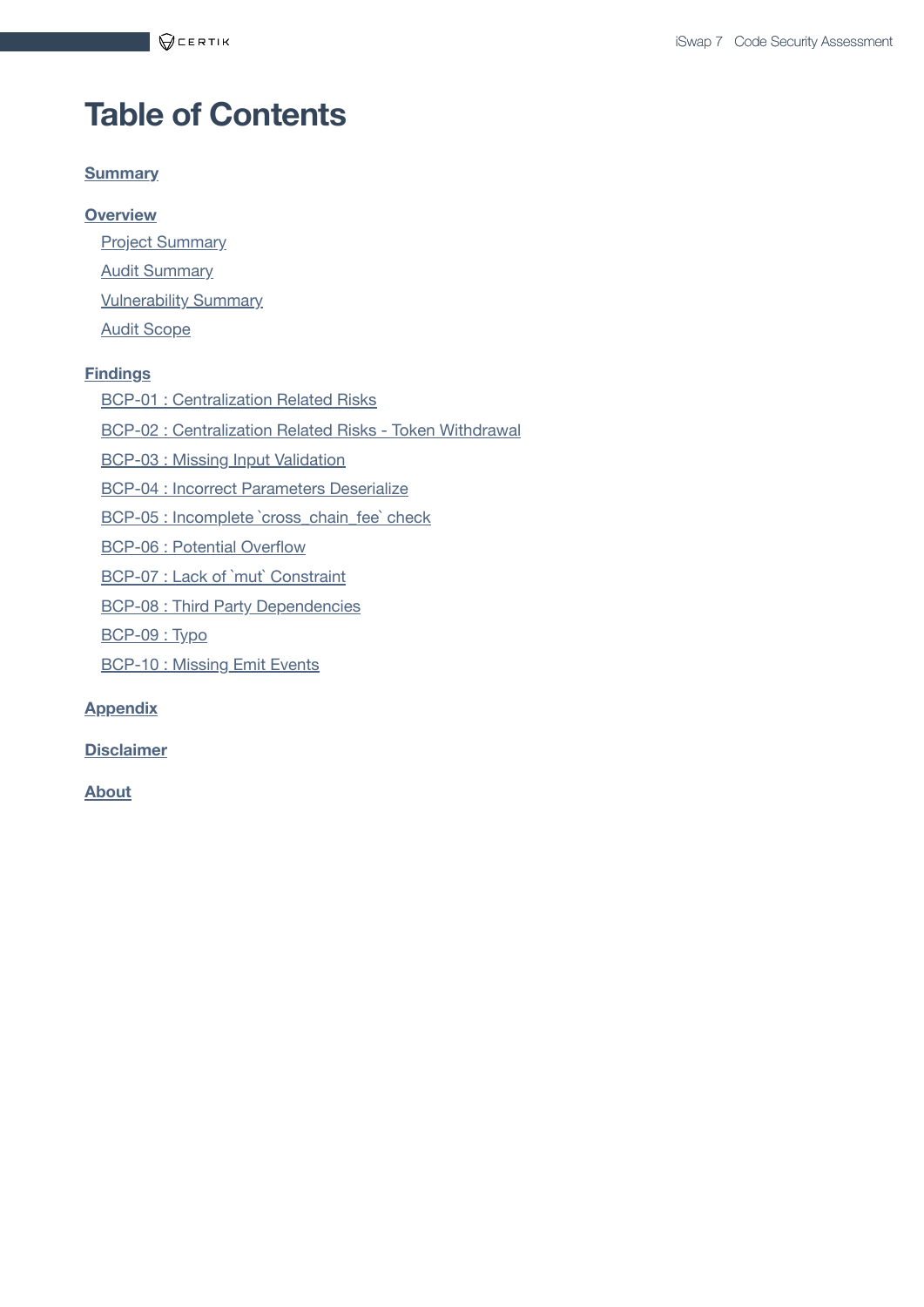# <span id="page-2-0"></span>**Summary**

This report has been prepared for Iswap to discover issues and vulnerabilities in the source code of the iSwap 7 project as well as any contract dependencies that were not part of an officially recognized library. A comprehensive examination has been performed, utilizing Manual Review and Static Analysis techniques.

The auditing process pays special attention to the following considerations:

- Testing the smart contracts against both common and uncommon attack vectors.
- Assessing the codebase to ensure compliance with current best practices and industry standards.
- Ensuring contract logic meets the specifications and intentions of the client.
- Cross referencing contract structure and implementation against similar smart contracts produced by industry leaders.
- Thorough line-by-line manual review of the entire codebase by industry experts.

The security assessment resulted in findings that ranged from critical to informational. We recommend addressing these findings to ensure a high level of security standards and industry practices. We suggest recommendations that could better serve the project from the security perspective:

- Enhance general coding practices for better structures of source codes;
- Add enough unit tests to cover the possible use cases;
- Provide more comments per each function for readability, especially contracts that are verified in public;
- Provide more transparency on privileged activities once the protocol is live.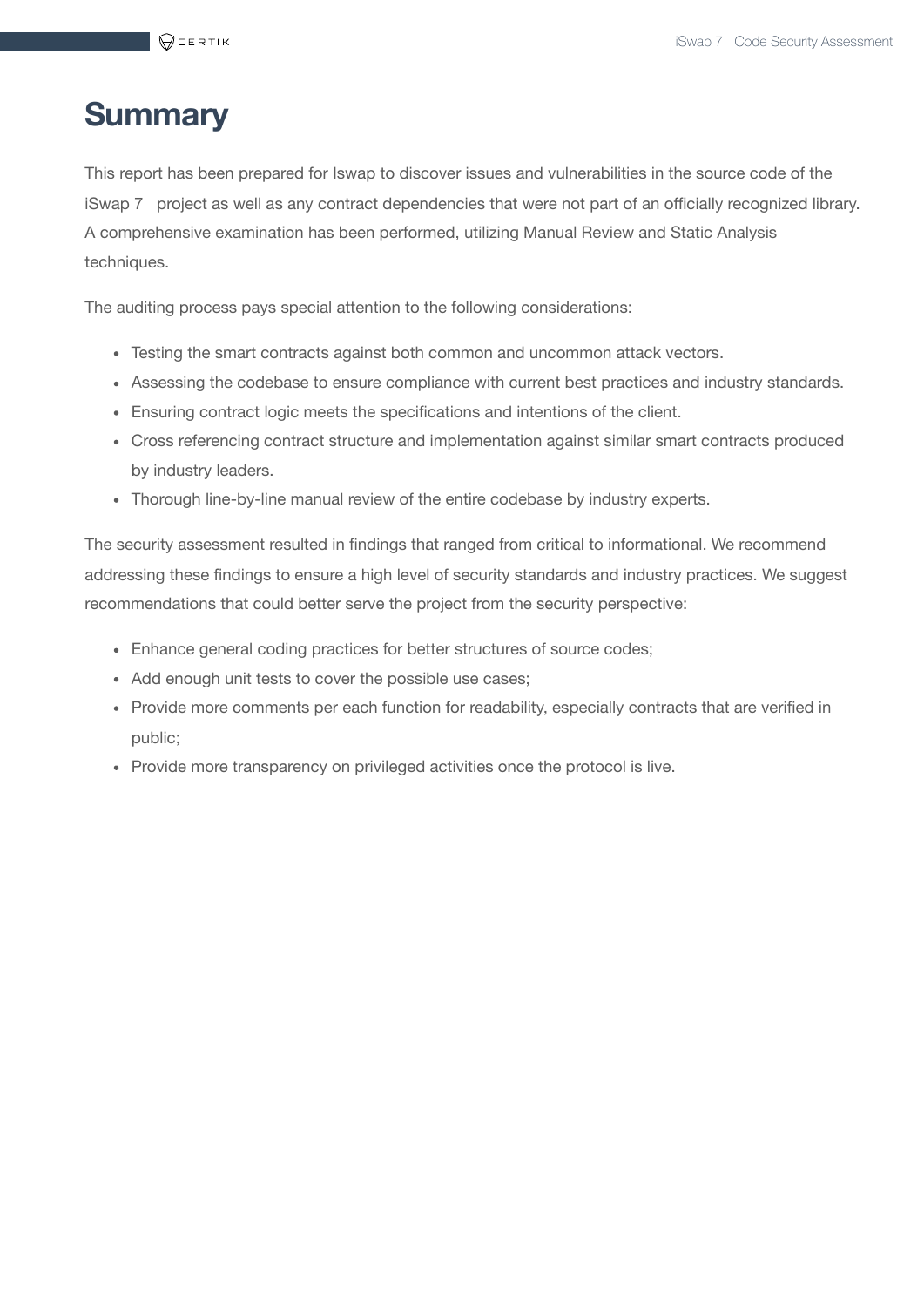# <span id="page-3-0"></span>**Overview**

# <span id="page-3-1"></span>**Project Summary**

| <b>Project Name</b> | iSwap 7                                                                                                                                                                    |
|---------------------|----------------------------------------------------------------------------------------------------------------------------------------------------------------------------|
| Platform            | Solana                                                                                                                                                                     |
| Language            | Rust                                                                                                                                                                       |
| Codebase            | Private Codebase                                                                                                                                                           |
| Commit              | sha256 value of zip source files:<br>a77c0c1b22416a8ffce1af4606844162f4465f62a87ee9ea33065c30192ca2b4,<br>50a8d3742071ac7a00c831b6459850daab1b721703c83ad7879a5f12f569e9b8 |

# <span id="page-3-2"></span>**Audit Summary**

| <b>Delivery Date</b>     | Mar 03, 2022                   |
|--------------------------|--------------------------------|
| <b>Audit Methodology</b> | Manual Review, Static Analysis |

# <span id="page-3-3"></span>**Vulnerability Summary**

| <b>Vulnerability Level</b> | Total          | Pending     | <b>Declined</b> | Acknowledged   | <b>Partially Resolved</b> | Mitigated   | <b>Resolved</b> |
|----------------------------|----------------|-------------|-----------------|----------------|---------------------------|-------------|-----------------|
| Critical<br>$\bullet$      | $\mathbf 0$    | $\mathbf 0$ | $\mathbf 0$     | $\mathbf 0$    | 0                         | 0           | 0               |
| • Major                    | $\overline{2}$ | 0           | $\mathbf 0$     | $\overline{2}$ | $\mathbf 0$               | 0           | 0               |
| Medium<br>$\bullet$        | $\overline{2}$ | $\mathbf 0$ | $\mathbf 0$     |                | $\mathbf 0$               | $\mathbf 0$ |                 |
| Minor<br>$\bullet$         | $\overline{4}$ | $\mathbf 0$ | 0               | $\overline{2}$ | $\mathbf 0$               | $\mathbf 0$ | $\overline{2}$  |
| Informational<br>$\bullet$ | $\overline{2}$ | $\mathbf 0$ | $\mathbf 0$     | 1              | $\mathbf 0$               | 0           |                 |
| <b>Discussion</b>          | 0              | $\mathbf 0$ | 0               | $\mathbf 0$    | 0                         | $\mathbf 0$ | 0               |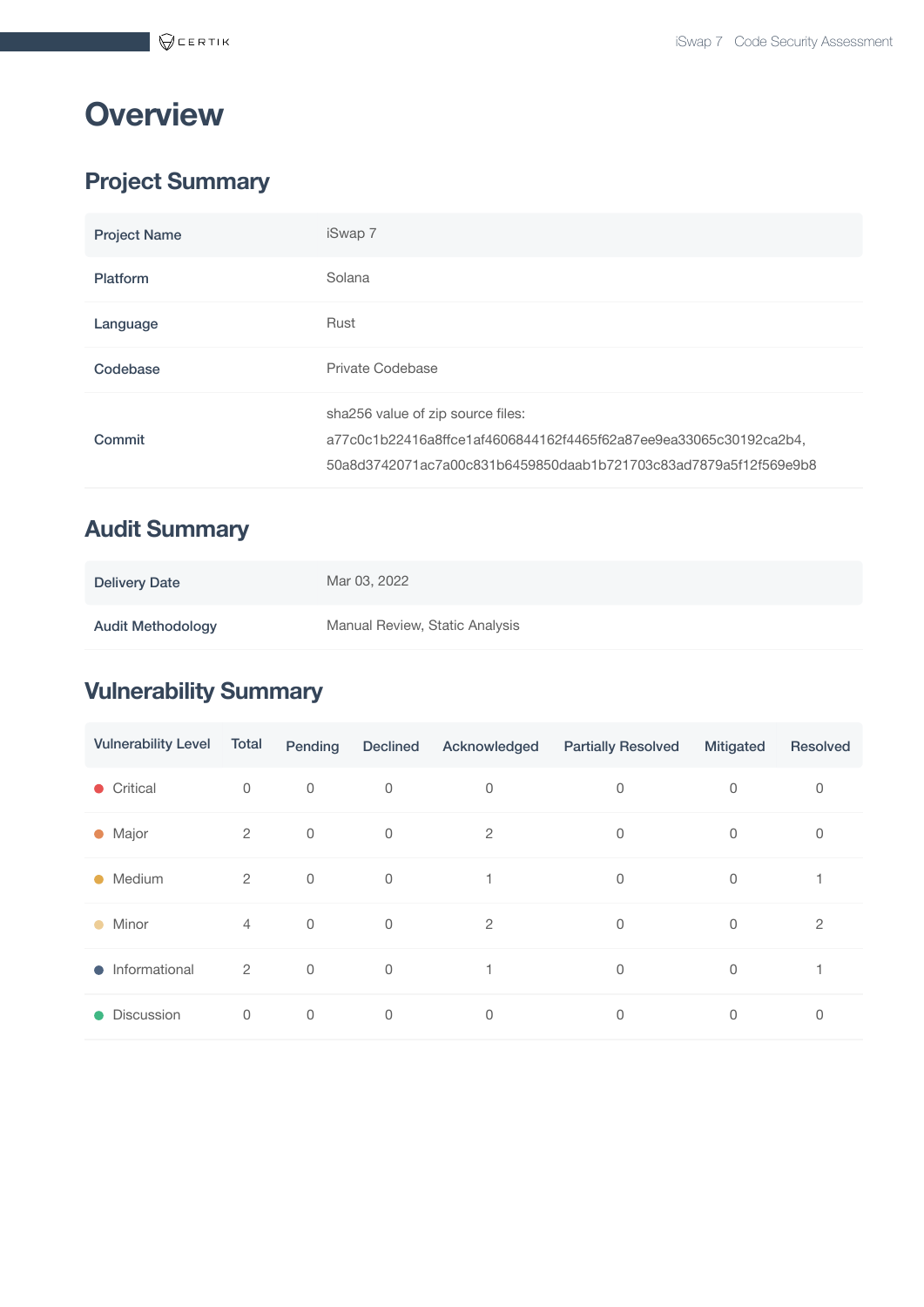# <span id="page-4-0"></span>**Audit Scope**

| ID         | <b>File</b> | <b>SHA256 Checksum</b>                                           |
|------------|-------------|------------------------------------------------------------------|
| <b>BCP</b> | src/lib.rs  | a27001fa8f10c48818c40a09db3e561ba00dbaecc661769f87bebb0777ab4841 |
| <b>CBC</b> | Cargo.toml  | dc67c8f4bbea95447ca2a67e3406e5b949a6a4c83aa01efa4acfe78754f21486 |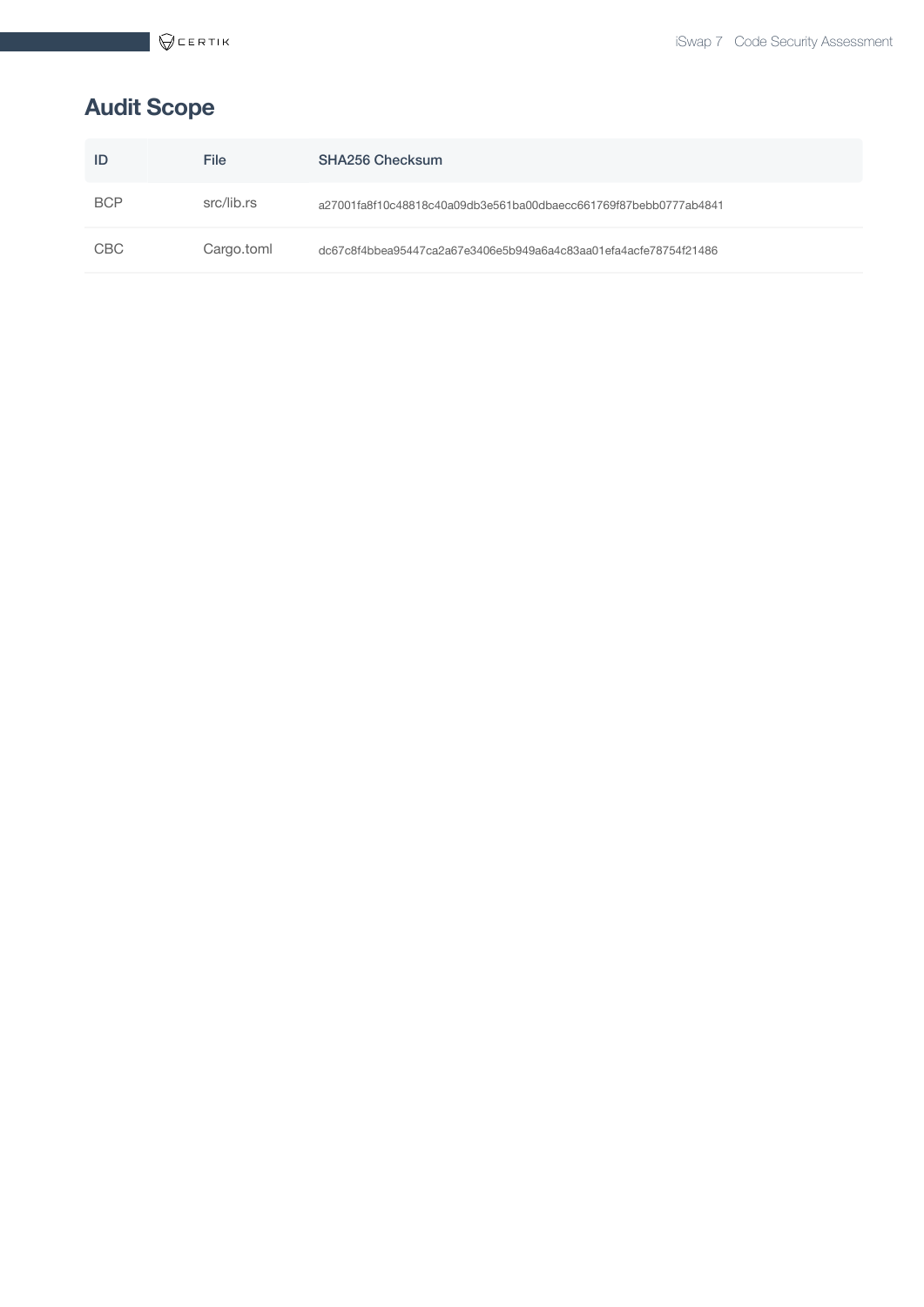#### **Understandings**

#### System overview



#### External Dependencies

The project mainly contains the following dependencies:

| Dependency                   | Version |
|------------------------------|---------|
| anchor-lang                  | 0.19.0  |
| anchor-spl                   | 0.19.0  |
| spl-associated-token-account | 1.0.3   |
| spl-token                    | 3.1.1   |

It is important to note that the current audit scope only includes the bridge implementation on the Solana side, which implements the token transfer flow between the vault, user, and treasury accounts. The verification of the message from the other chain is processed by the **relayer** component, whose implementation is unknown. We treat the **relayer** component of the project as a black box and assume it is functionally correct.

It should also be noted here that the code dependencies are actively developed in the current auditing version. It is necessary to keep the dependencies up-to-date to avoid potential vulnerabilities.

The on-chain program can be upgradeable after the initial deployment based on Solana's features. Also, based on the unique rent mechanism in Solana, the balance in the account should be carefully set.

We assume these dependencies are valid and non-vulnerable factors and implement proper logic to collaborate with the current project.

#### Privileged Functions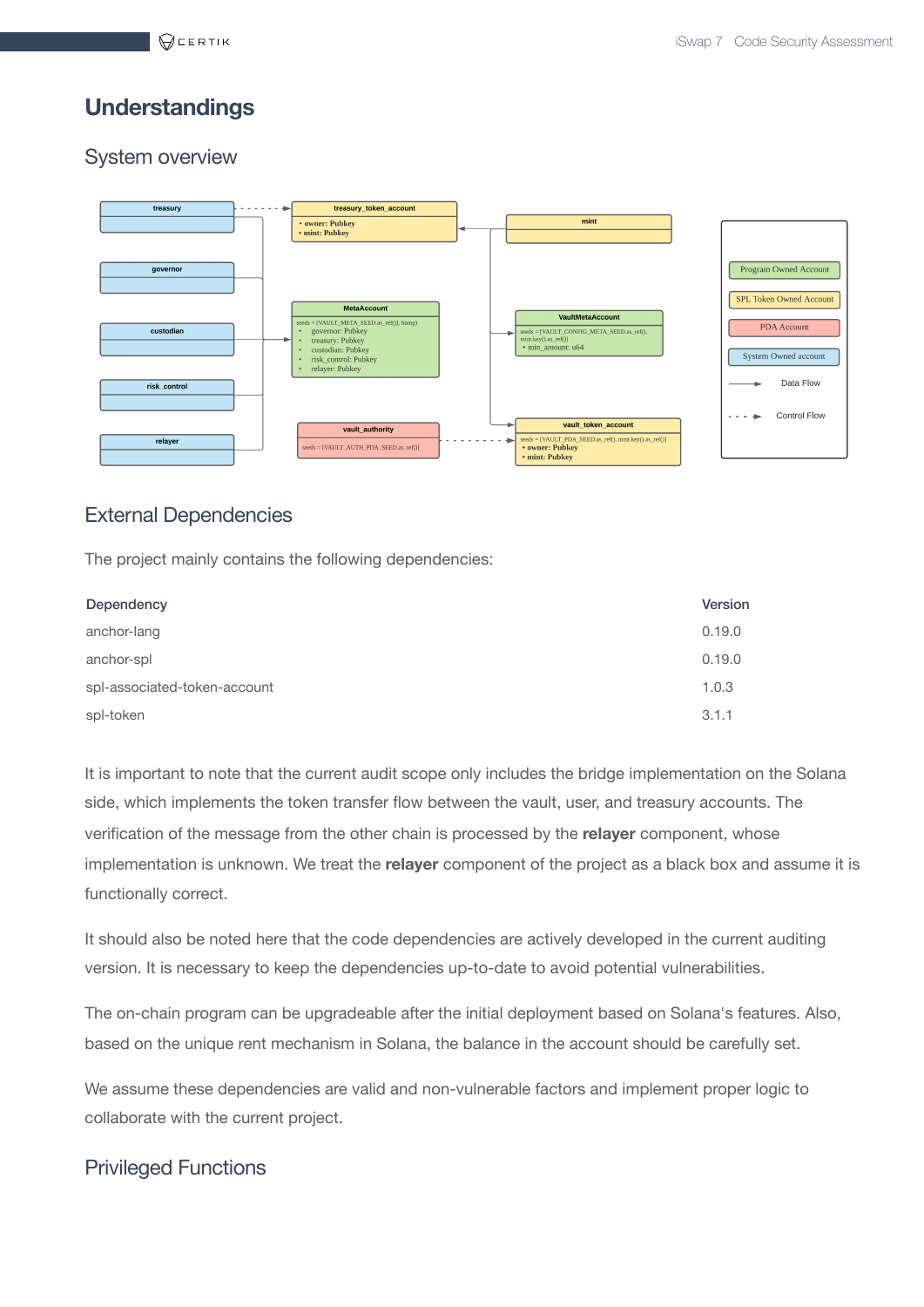The program i\_bridge\_solana\_program contains the following privileged functions/instructions that are restricted by multiple roles, and they are used to modify the contract configurations and address attributes:

- The **governer** can:
	- change\_governor() will assign a new account as governor .
	- change\_treasury() will assign a new account as treasury .
	- change\_custodian() will assign a new account as custodian .
	- change\_risk\_control() will assign a new account as risk\_control .
	- change\_relayer() will assign a new account as relayer .
	- add\_support\_token() will add supported token.
	- o set\_support\_token\_min\_amount will set min amount for one supported token.
- The **relayer** can withdraw an arbitrary amount of tokens from the vault token account via the function refund\_token and cross\_chain\_token\_confirm .
- The **custodian** can withdraw an arbitrary amount of tokens from the vault token account via function withdrawal .
- The **risk\_control** can withdraw an arbitrary amount of tokens from the vault token account via function withdrawal punish.
- The **treasury** role is the owner of the treasury token account, it can withdraw tokens from the treasury token account.

To improve the trustworthiness of the project, dynamic runtime updates in the project should be notified to the community.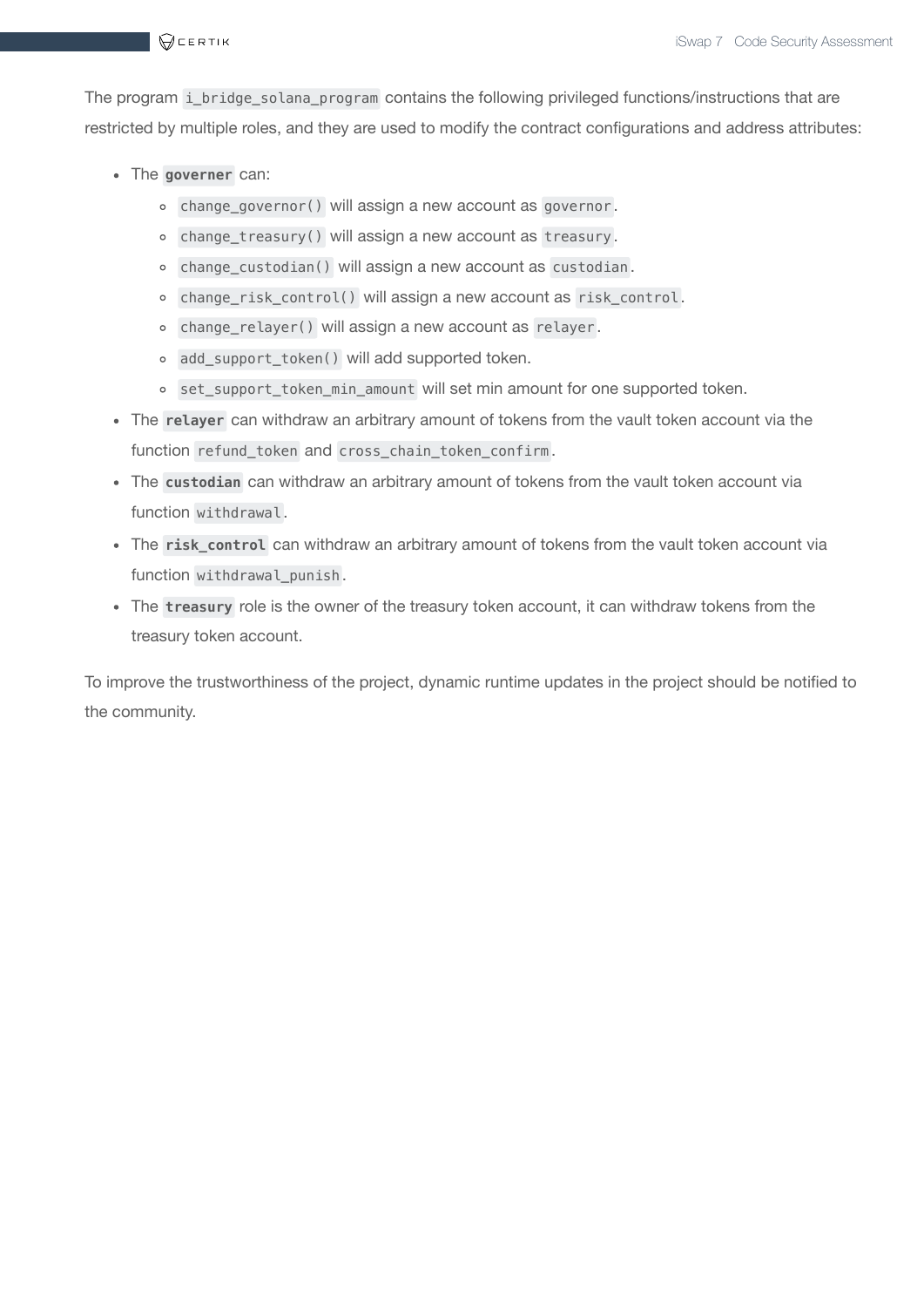# <span id="page-7-0"></span>**Findings**



| ID            | <b>Title</b>                                              | Category                                    | <b>Severity</b>    | <b>Status</b>                       |
|---------------|-----------------------------------------------------------|---------------------------------------------|--------------------|-------------------------------------|
| <b>BCP-01</b> | <b>Centralization Related Risks</b>                       | <b>Centralization /</b><br><b>Privilege</b> | Major              | <b><i><u>O</u></i></b> Acknowledged |
| <b>BCP-02</b> | <b>Centralization Related Risks - Token</b><br>Withdrawal | Centralization /<br><b>Privilege</b>        | Major              | (i) Acknowledged                    |
| <b>BCP-03</b> | Missing Input Validation                                  | <b>Volatile Code</b>                        | Medium             | <b><i><u>O</u></i></b> Acknowledged |
| <b>BCP-04</b> | <b>Incorrect Parameters Deserialize</b>                   | Language Specific                           | Medium             | $\oslash$ Resolved                  |
| <b>BCP-05</b> | Incomplete cross_chain_fee check                          | Logical Issue                               | Minor              | (i) Acknowledged                    |
| <b>BCP-06</b> | <b>Potential Overflow</b>                                 | Mathematical<br>Operations                  | Minor<br>$\bullet$ | ⊙ Resolved                          |
| <b>BCP-07</b> | Lack of mut Constraint                                    | Language Specific                           | Minor              | $\oslash$ Resolved                  |
| <b>BCP-08</b> | <b>Third Party Dependencies</b>                           | <b>Volatile Code</b>                        | Minor<br>$\bullet$ | (i) Acknowledged                    |
| <b>BCP-09</b> | Typo                                                      | <b>Coding Style</b>                         | Informational      | $\oslash$ Resolved                  |
| <b>BCP-10</b> | <b>Missing Emit Events</b>                                | <b>Coding Style</b>                         | Informational      | (i) Acknowledged                    |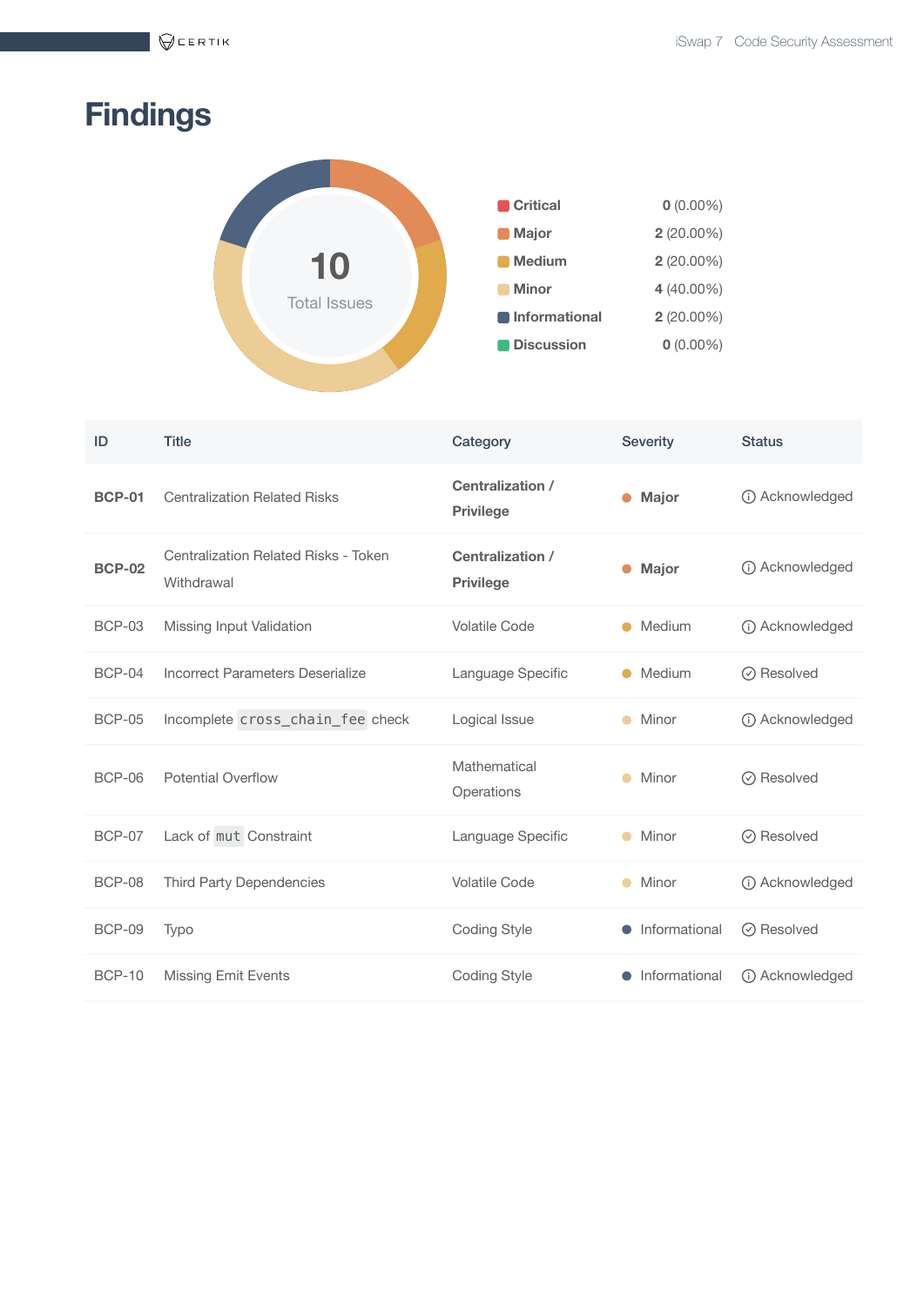## <span id="page-8-0"></span>**BCP-01 | Centralization Related Risks**

| Category                          | <b>Severity</b> | Location                                                   | <b>Status</b>    |
|-----------------------------------|-----------------|------------------------------------------------------------|------------------|
| <b>Centralization / Privilege</b> | • Maior         | src/lib.rs: 281, 252, 207, 163, 72, 64, 58, 52, 46, 40, 79 | (i) Acknowledged |

# **Description**

In the program i\_bridge\_solana\_program, the role governor has authority over the following functions:

- change\_governor() will assign a new account as governor .
- change\_treasury() will assign a new account as treasury .
- change\_custodian() will assign a new account as custodian .
- change\_risk\_control() will assign a new account as risk\_control .
- change\_relayer() will assign a new account as relayer .
- add\_support\_token() will add supported token.
- set\_support\_token\_min\_amount will set min amount for one supported token.

Any compromise to the governor account may allow the hacker to take advantage of this and result in unexpected loss.

#### Recommendation

These centralization-related risks described in the current project potentially need multiple iterations to improve in the security operation and level of decentralization, and in most cases can't be resolved entirely at the present stage. We advise the client to carefully manage the privileged account's keypair to avoid any potential risks of being hacked. In general, we strongly recommend centralized privileges or roles in the protocol be improved via a decentralized mechanism or smart-contract-based accounts with enhanced security practices, e.g., multi-signature wallets.

Indicatively, here are some feasible suggestions that would also mitigate the potential risk at a different level in terms of short-term, long-term and permanent:

#### **Short Term:**

Timelock and Multi sign (⅔, ⅗) combination *mitigate* by delaying the sensitive operation and avoiding a single point of key management failure.

• Time-lock with reasonable latency, e.g., 48 hours, for awareness on privileged operations; AND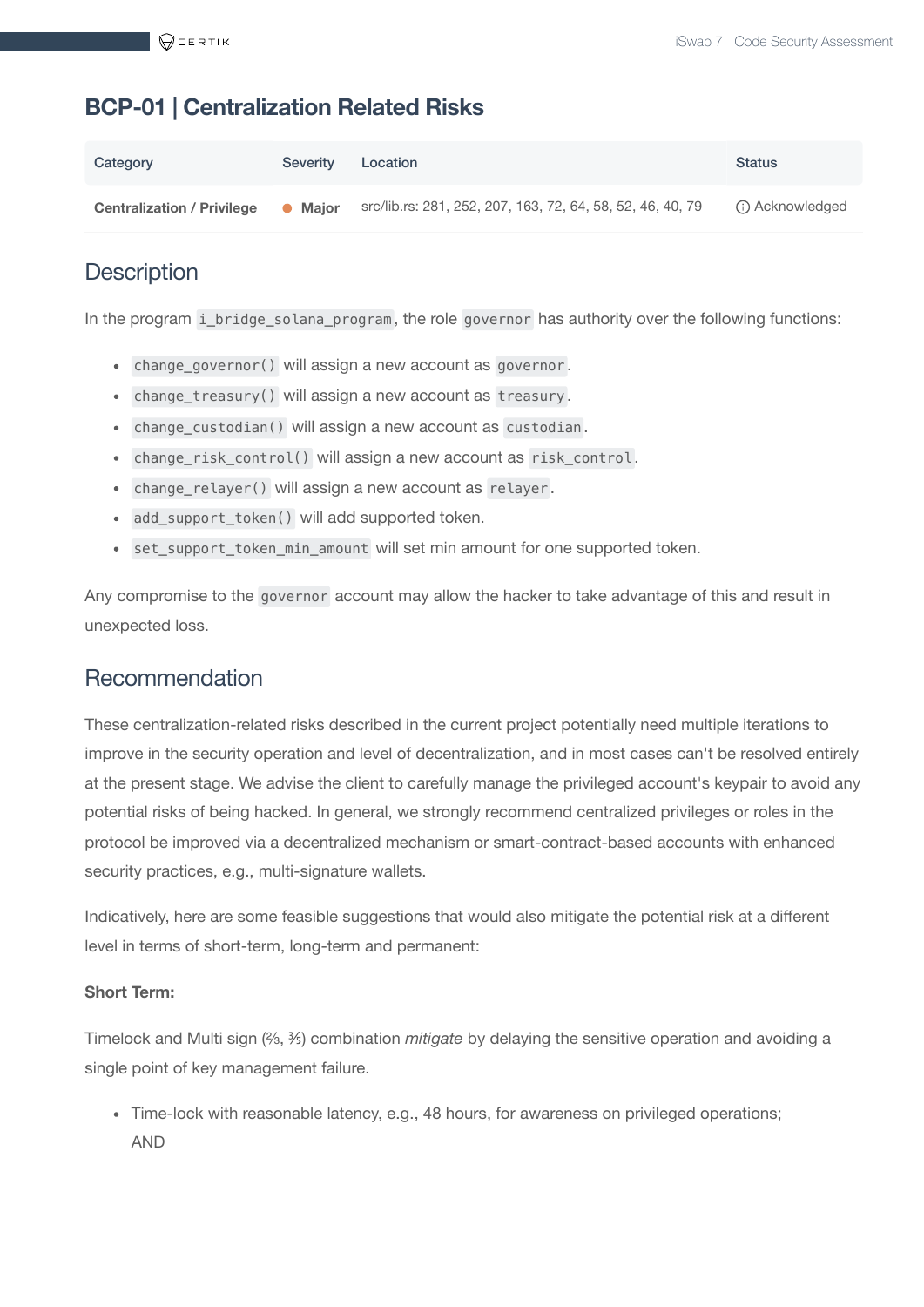- Assignment of privileged roles to multi-signature wallets to prevent a single point of failure due to the private key compromised; AND
- A medium/blog link for sharing the timelock contract and multi-signers addresses information with the public audience.

#### **Long Term:**

Timelock and DAO, the combination, *mitigate* by applying decentralization and transparency.

- Time-lock with reasonable latency, e.g., 48 hours, for awareness on privileged operations; AND
- Introduction of a DAO/governance/voting module to increase transparency and user involvement; AND
- A medium/blog link for sharing the timelock contract, multi-signers addresses, and DAO information with the public audience.

#### **Permanent:**

Renouncing the ownership or removing the function can be considered *fully resolved*.

- Renounce the ownership and never claim back the privileged roles; OR
- Remove the risky functionality.

*Noted: Recommend considering the long-term solution or the permanent solution. The project team shall make a decision based on the current state of their project, timeline, and project resources.*

#### Alleviation

**[iSwap]**: We have a strict private key protection mechanism (signature machine mechanism), which is difficult to be attacked.

- 1. The private key is generated, encrypted, and stored by multiple parties. It can be accessed only after each party is authorized one by one;
- 2. During the signing process, we need to obtain partial private keys from multiple parties by encrypted transmission, and assemble them into the private key to complete the signature;
- 3. Hackers need to break the firewall first, then break multiple parties. Hackers need to break several symmetric and asymmetric encryption algorithms during this process, which is extremely difficult.

We have a strong emergency response mechanism: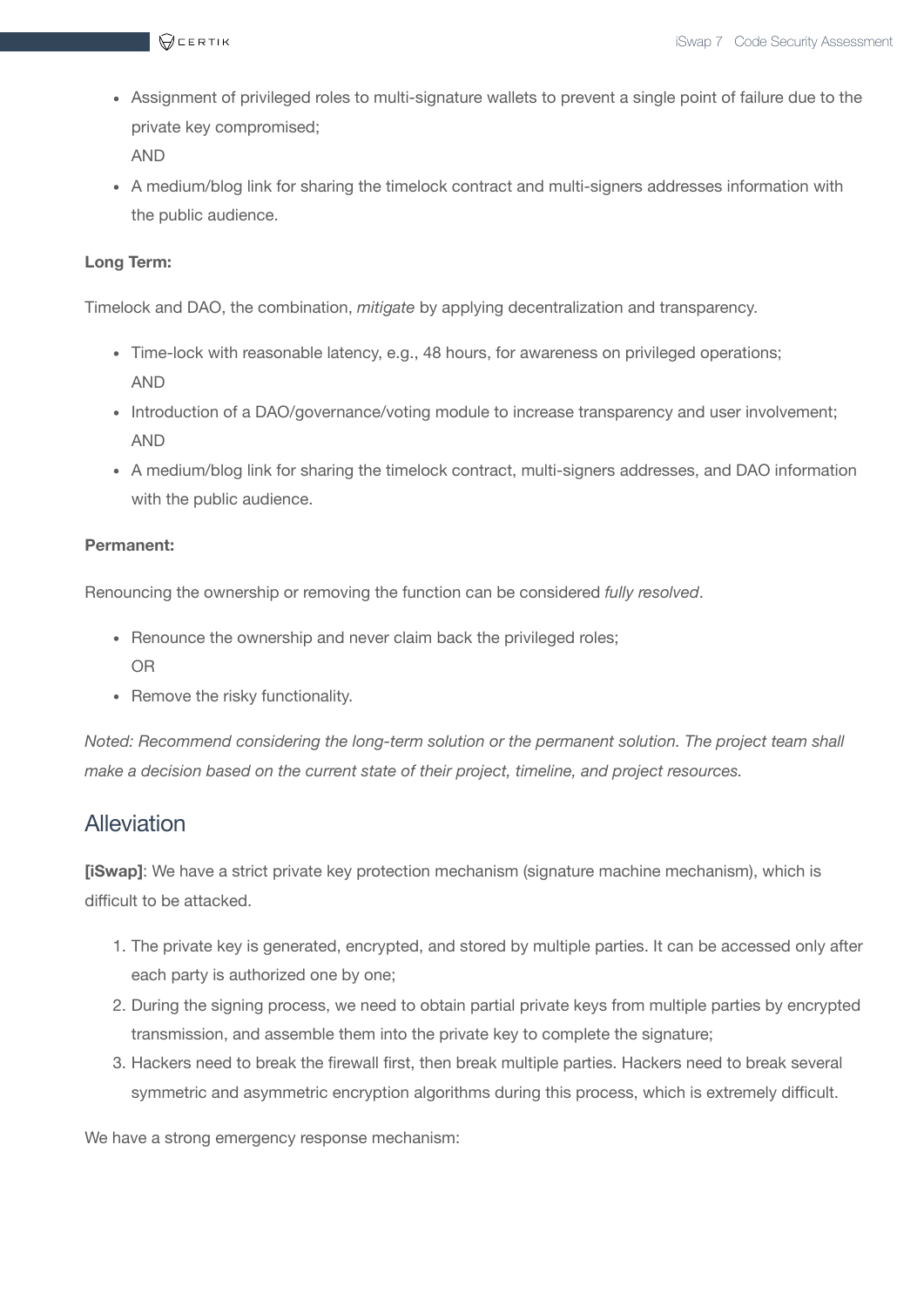- 1. We do not issue tokens and there are no user lock-ups, so user assets will not suffer losses;
- 2. We have a complete monitoring mechanism. When abnormal conditions such as the abnormal decrease of assets, loss of cross-chain transactions, inconsistent request hashes, etc. occur, the problem can be found within five minutes and resolved in time.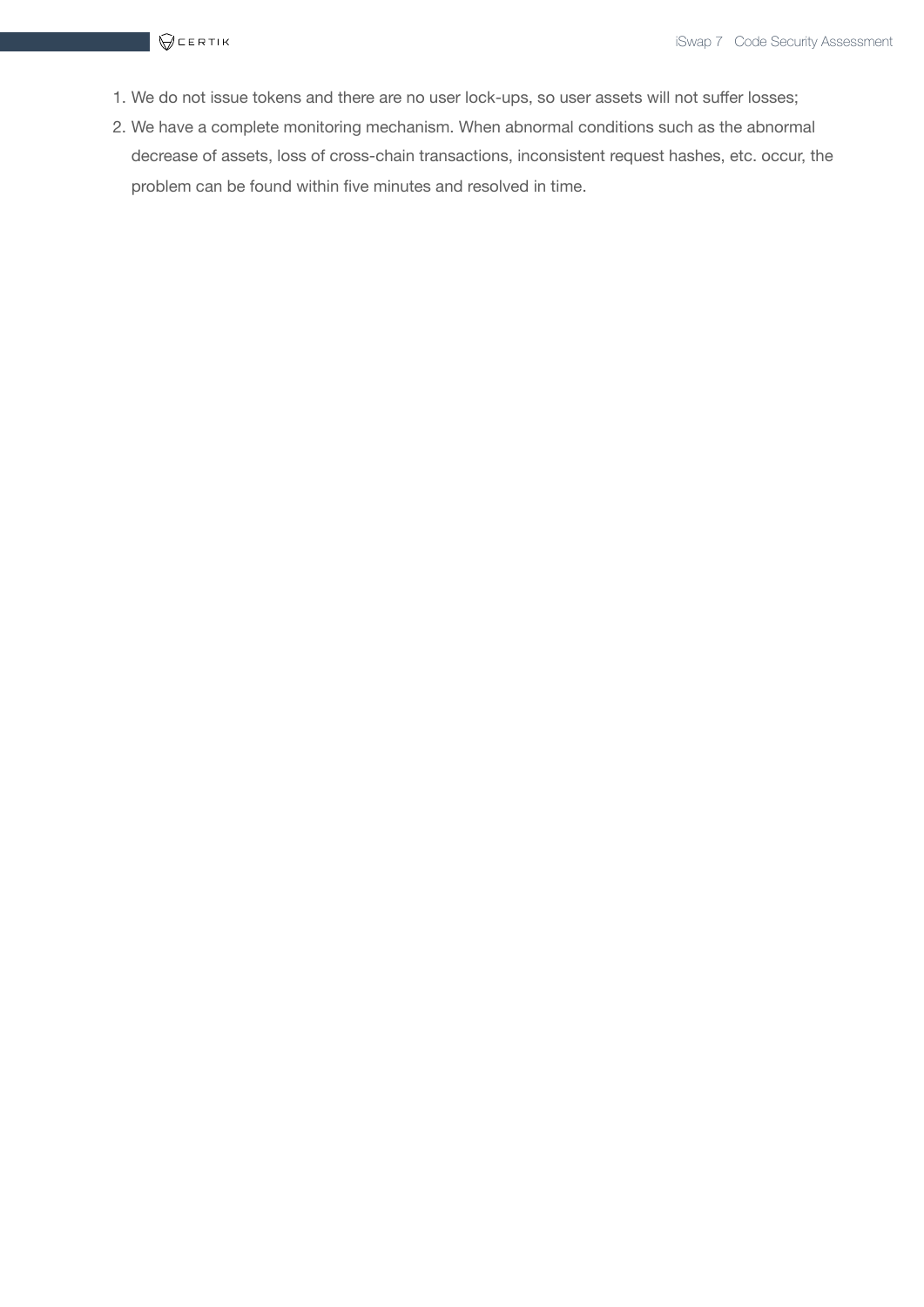#### <span id="page-11-0"></span>**BCP-02 | Centralization Related Risks - Token Withdrawal**

| Category                          | <b>Severity</b> | Location        | <b>Status</b>    |
|-----------------------------------|-----------------|-----------------|------------------|
| <b>Centralization / Privilege</b> | • Major         | src/lib.rs: 207 | (i) Acknowledged |

## **Description**

To transfer tokens to another chain, users need to deposit tokens to the vault token account and treasury token account. However, those tokens can be withdrawn by privileged roles.

- The relayer can withdraw an arbitrary amount of tokens from the vault token account via the function refund\_token and cross\_chain\_token\_confirm .
- The custodian can withdraw an arbitrary amount of tokens from the vault token account via function withdrawal .
- The risk\_control can withdraw an arbitrary amount of tokens from the vault token account via function withdrawal\_punish .
- The treasury role is the owner of the treasury token account, it can withdraw tokens from the treasury token account.

The concern is, if those privileged accounts are compromised, it could lead to the asset being stolen and thus introducing centralization risk,

#### Recommendation

The risk describes the current project design and potentially makes iterations to improve in the security operation and level of decentralization, which in most cases cannot be resolved entirely at the present stage. We advise the client to carefully manage the privileged role's keypair to avoid any potential risks of being hacked. In general, we strongly recommend centralized privileges or roles in the protocol be improved via a decentralized mechanism or smart-contract-based accounts with enhanced security practices, e.g., multi-signature wallets.

Indicatively, here are some feasible suggestions that would also mitigate the potential risk at a different level in terms of short-term, long-term and permanent:

#### **Short Term:**

Timelock and Multi sign (⅔, ⅗) combination *mitigate* by delaying the sensitive operation and avoiding a single point of key management failure.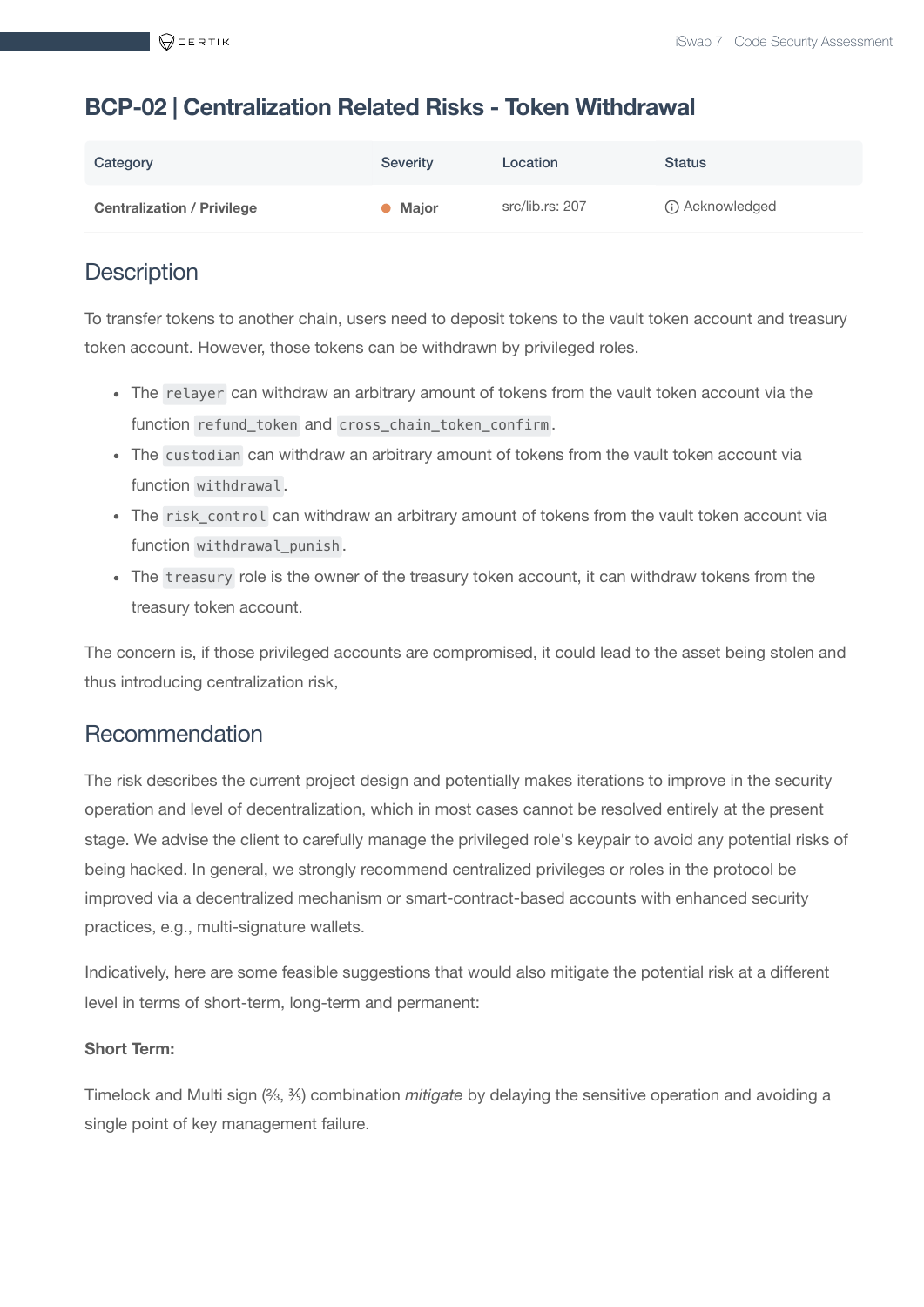- Time-lock with reasonable latency, e.g., 48 hours, for awareness on privileged operations; AND
- Assignment of privileged roles to multi-signature wallets to prevent a single point of failure due to the private key compromised;

AND

A medium/blog link for sharing the timelock contract and multi-signers addresses information with the public audience.

#### **Long Term:**

Timelock and DAO, the combination, *mitigate* by applying decentralization and transparency.

- Time-lock with reasonable latency, e.g., 48 hours, for awareness on privileged operations; AND
- Introduction of a DAO/governance/voting module to increase transparency and user involvement; AND
- A medium/blog link for sharing the timelock contract, multi-signers addresses, and DAO information with the public audience.

#### **Permanent:**

Renouncing the ownership or removing the function can be considered *fully resolved*.

- Renounce the ownership and never claim back the privileged roles; OR
- Remove the risky functionality.

*Noted: Recommend considering the long-term solution or the permanent solution. The project team shall make a decision based on the current state of their project, timeline, and project resources.*

#### **Alleviation**

**[iSwap]**: The principle of cross-chain is that the user transfers funds into the source chain contract, and the target chain transfers to the user. The liquidity of all chains is provided by the project. So the funds need to be withdrawn when the subsequent upgrade is required, that is why the withdrawal function exists. The Treasury account is the fee income account, and users' cross-chain fee will be transferred to this account, which will serve as the income source of the project.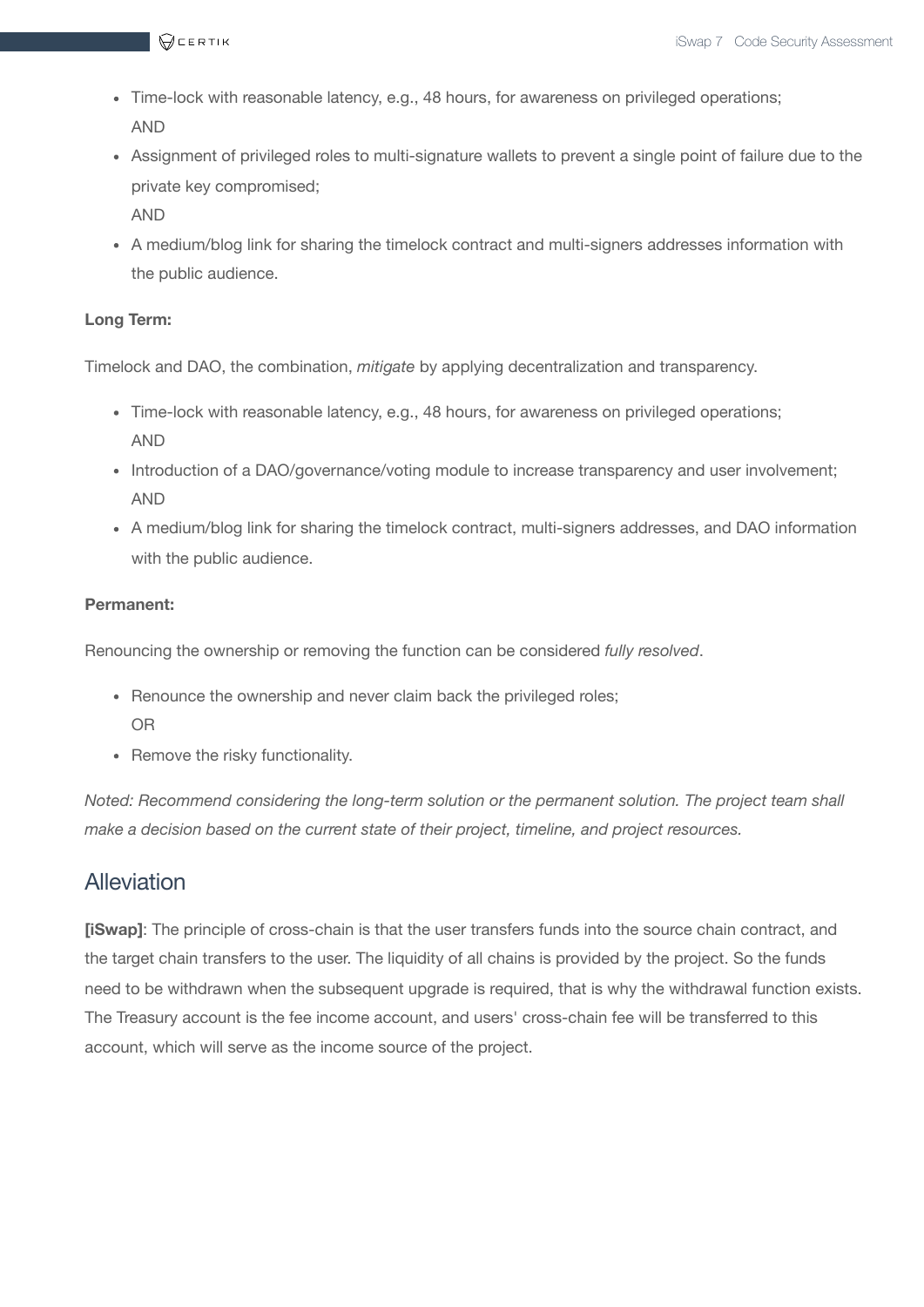# <span id="page-13-0"></span>**BCP-03 | Missing Input Validation**

| Category      | <b>Severity</b> | Location              | <b>Status</b>    |
|---------------|-----------------|-----------------------|------------------|
| Volatile Code | Medium          | src/lib.rs: 88, 90~92 | (i) Acknowledged |

# **Description**

To transfer tokens to another blockchain, users need to deposit a certain amount of tokens to the vault account via the function cross\_chain\_token . However, this function lacks basic verifications for users' input, thus increasing the attack vector.

| 86 | pub fn cross_chain_token(                         |
|----|---------------------------------------------------|
| 87 | ctx: Context <crosschaintoken>,</crosschaintoken> |
| 88 | order_id: u64,                                    |
| 89 | amount: u64,                                      |
| 90 | cross_chain_fee: u64,                             |
| 91 | gas_fee: u64,                                     |
| 92 | $rewards: u64$ ,                                  |
| 93 | dst_chain_id: u64,                                |
| 94 | channel: String,                                  |
| 95 | $)$ -> ProgramResult {                            |

The function cross\_chain\_token takes order\_id , cross\_chain\_fee , gas\_fee and rewards as inputs, and does not verify their validity.

order\_id

This input value order\_id would be emitted in the Event as a notification to the relayer. As there is no validation for the order\_id , the order\_id can be forged (e.g., input a previous order\_id that deposits a great number of tokens). If the relayer's verification process fails, the attacker might claim others' orders.

cross\_chain\_fee

cross\_chain\_fee is the amount of fee that is required by the project. However, the user can input cross\_chain\_fee as 0 to bypass the charging of the fee.

gas\_fee

gas\_fee is the amount of gas fee that is required by the project. However, the user can input gas\_fee as 0 to bypass the charging of the fee.

• rewards

rewards will be emitted in the Event as a notification, which specified the amount of reward that can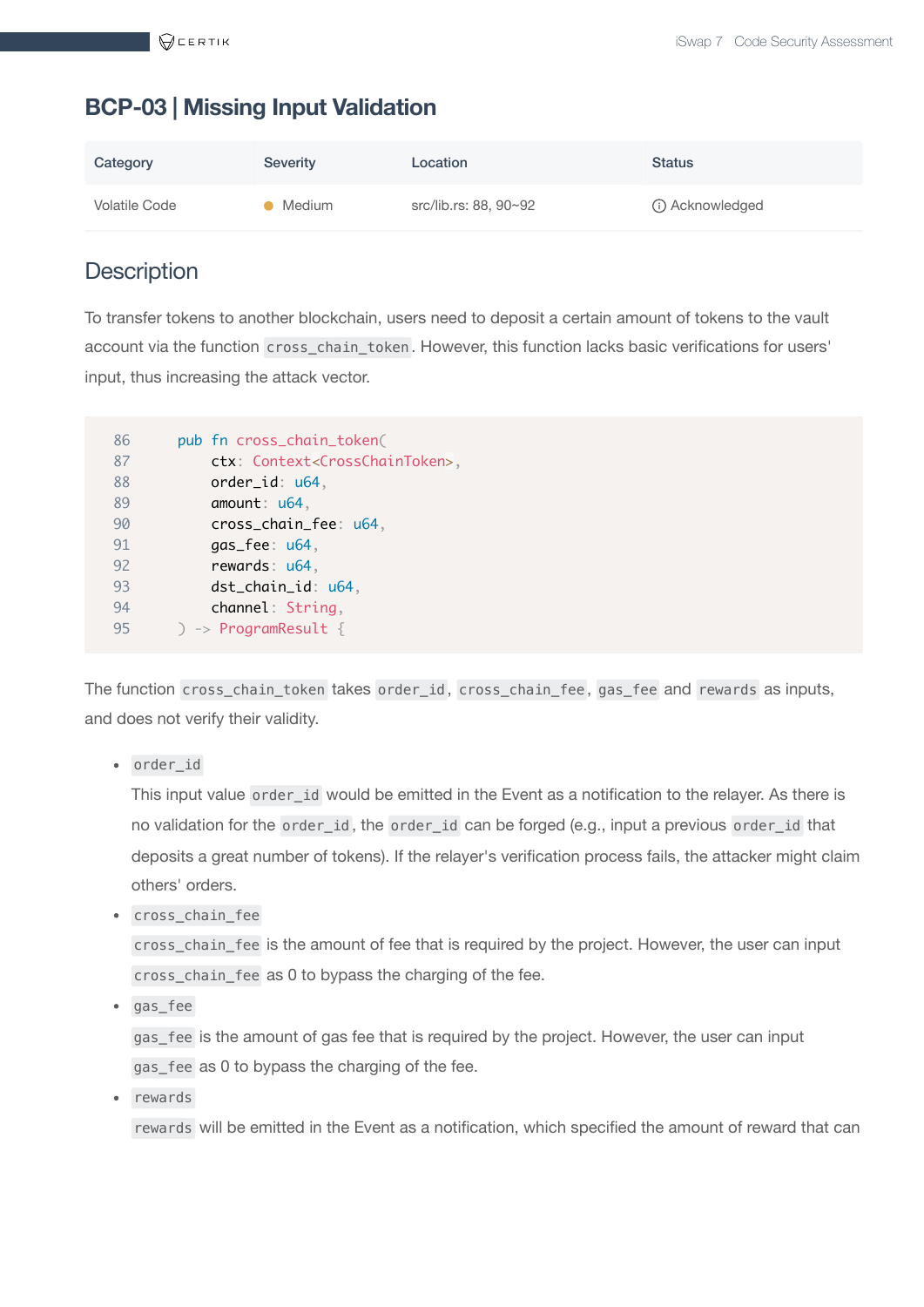be claimed in the target chain. The attacker can input rewards as a big number to get a great number of rewards in the target chain.

#### Recommendation

Recommend validating the aforementioned inputs injected by users. For example,

For cross\_chain\_fee , gas\_fee and rewards , the inputs should be within a certain range.

For order\_id, in the short term, the contract needs to verify if it is the order\_id is valid ot not. In the long term, it is recommended to generate order\_id within the contract instead of provided by users.

#### Alleviation

**[iSwap]**: The verification of parameters is controlled by the off-chain program, which will assign orderId , calculate cross\_chain\_fee , gas\_fee , etc., and record them in the database, and compare them with the events thrown by the user after sending the transaction. If the user modifies the parameters, it will be considered malicious behavior and will be punished accordingly. Including but not limited to locked funds, frozen funds.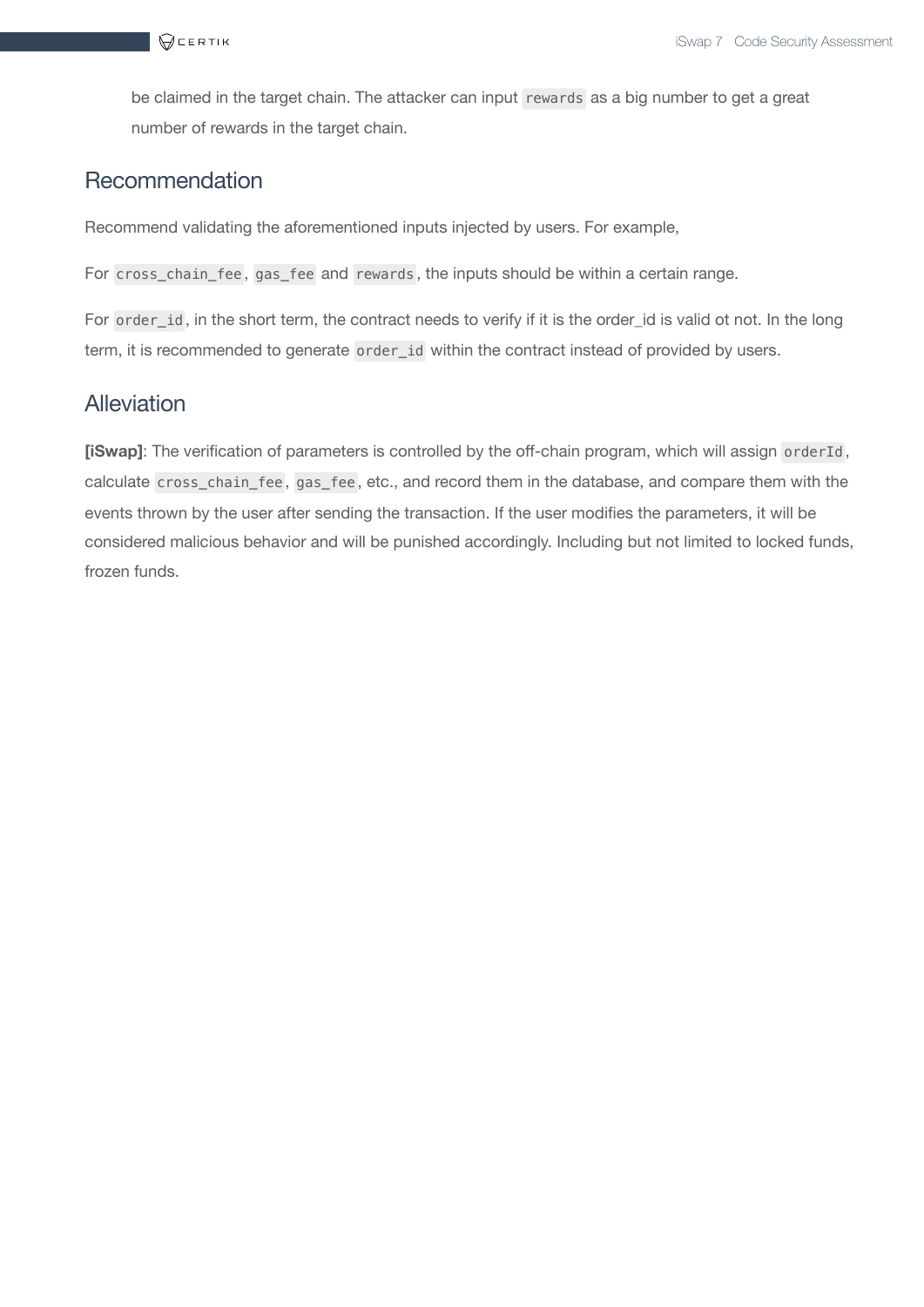#### <span id="page-15-0"></span>**BCP-04 | Incorrect Parameters Deserialize**

| Category          | <b>Severity</b> | Location                  | <b>Status</b>      |
|-------------------|-----------------|---------------------------|--------------------|
| Language Specific | Medium          | src/lib.rs: 469, 505, 541 | $\oslash$ Resolved |

#### **Description**

In Anchor framework, instruction's arguments can be accessed with the  $\#$ [instruction( $\ldots$ )] attribute, with the same order as in the instruction, and arguments after the last needed argument can be omitted.

In instruction cross\_chain\_token , arguments are order\_id:u64 , amount:u64 , cross\_chain\_fee:u64 , gas\_fee:u64 , rewards:u64 , dst\_chain\_id:u64 , channel:String in order. And in #[instruction(..)] attribute, only the first u64 needed as amount , but it refers to order\_id:u64 .

In instruction cross\_chain\_token\_confirm , arguments are order\_id:u64 , amount:u64 , rewards:u64 in order. And in #[instruction(..)] attribute, only the first u64 needed as amount , but it refers to order\_id:u64 .

In instruction refund\_token, arguments are order\_id:u64, amount:u64, gas\_fee:u64 in order. And in # [instruction(..)] attribute, only the first u64 needed as amount, but it refers to order\_id:u64.

This finding may cause chaos during instruction execution, for example, when order\_id is a large number and the amount for token\_valut is small, will lead the instruction to fail.

Reference: [instruction-attribute](https://docs.rs/anchor-lang/latest/anchor_lang/derive.Accounts.html#instruction-attribute)

#### Recommendation

Recommend reordering the arguments for aforementioned instructions to make sure the argument in  $#$ [instruction(..)] attribute is correct.

#### Alleviation

**[iSwap]**: The team heeded the advice and resolved this issue. The modifications are reflected in the provided (zip) source file whose sha256 value is 50a8d3742071ac7a00c831b6459850daab1b721703c83ad7879a5f12f569e9b8.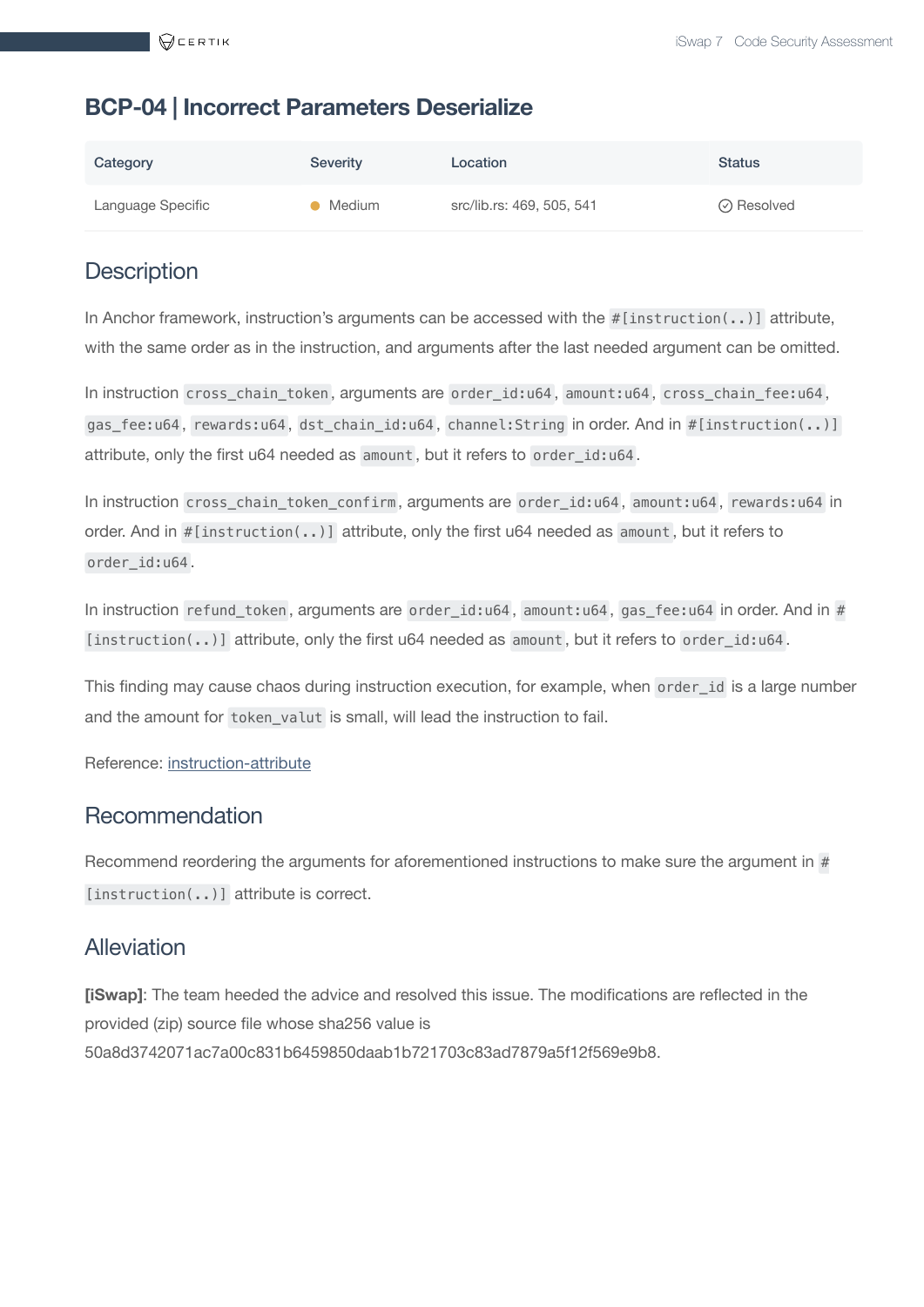#### <span id="page-16-0"></span>**BCP-05 | Incomplete cross\_chain\_fee Check**

| Category      | <b>Severity</b> | Location       | <b>Status</b>    |
|---------------|-----------------|----------------|------------------|
| Logical Issue | Minor           | src/lib.rs: 96 | (i) Acknowledged |

#### **Description**

In function cross\_chain\_token, the cross\_chain\_fee is limited by a upper-bound amount \* DENOMINATOR / CROSS\_CHAIN\_FEE\_RATIO , but there is no lower-bound for cross\_chain\_fee , which means the user can set fee to 0, this may cause the fee loss.

#### Recommendation

Recommend adding lower-bound for cross\_chain\_fee to avoid unexpected loss.

#### Alleviation

**[iSwap]**: The contract only controls the upper limit of the fee rate. The lower limit is controlled by the offchain program, and it may be zero according to the business demand.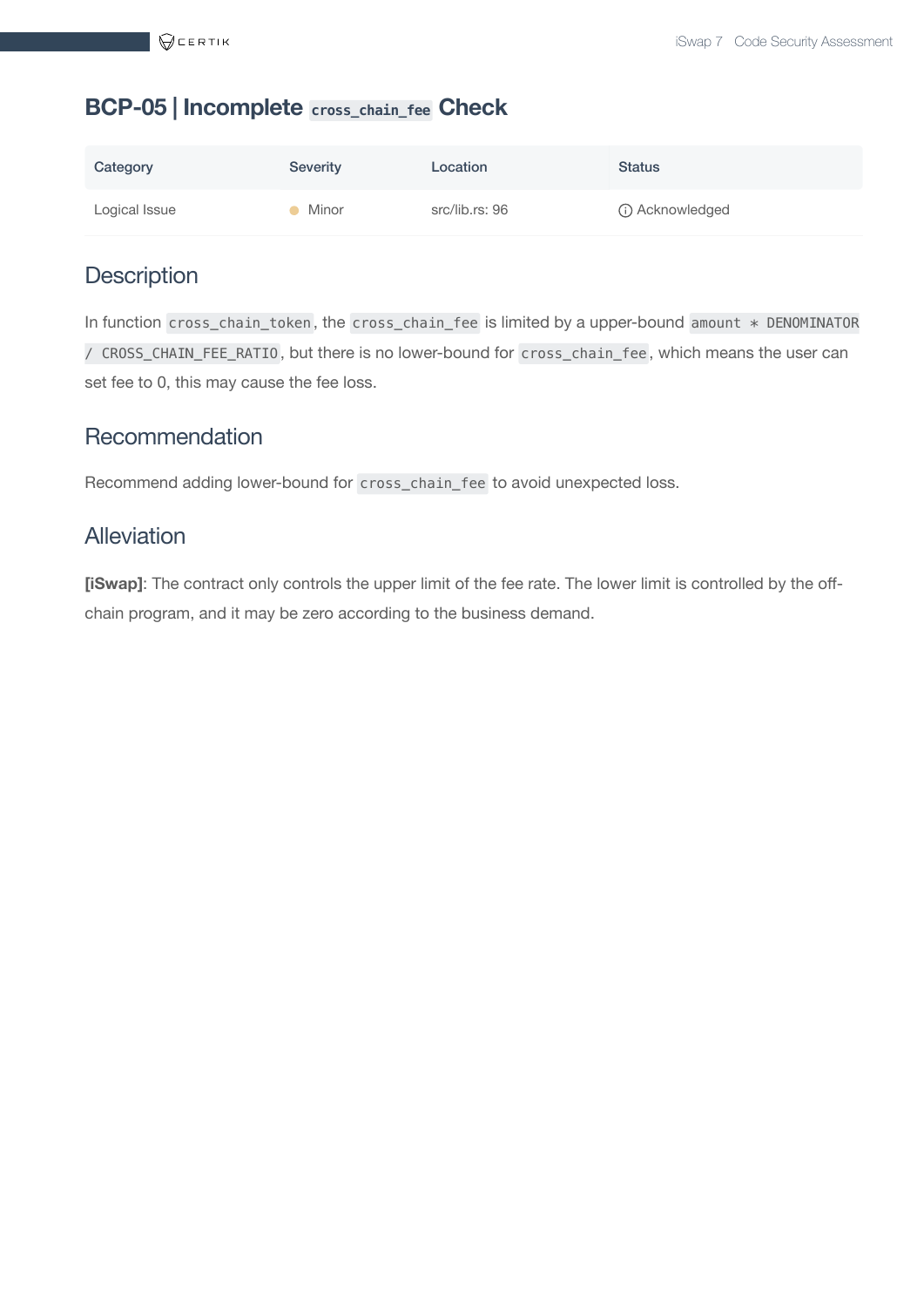#### <span id="page-17-0"></span>**BCP-06 | Potential Overflow**

| Category                       | Severity | Location       | <b>Status</b>      |
|--------------------------------|----------|----------------|--------------------|
| <b>Mathematical Operations</b> | Minor    | src/lib.rs: 96 | $\oslash$ Resolved |

# **Description**

The mathematic operation in L96 has the potential to lead to overflow issues during runtime as the expression uses raw arithmetic "\*" and "/".

96 if cross\_chain\_fee > (amount \* DENOMINATOR / CROSS\_CHAIN\_FEE\_RATIO) {

#### Recommendation

Recommend using checked method from Rust, for example, checked\_mul() and checked\_div() to avoid the potential occurrence of integer overflow.

#### Alleviation

**[iSwap]**: The team heeded the advice and resolved this issue. The modifications are reflected in the provided (zip) source file whose sha256 value is 50a8d3742071ac7a00c831b6459850daab1b721703c83ad7879a5f12f569e9b8.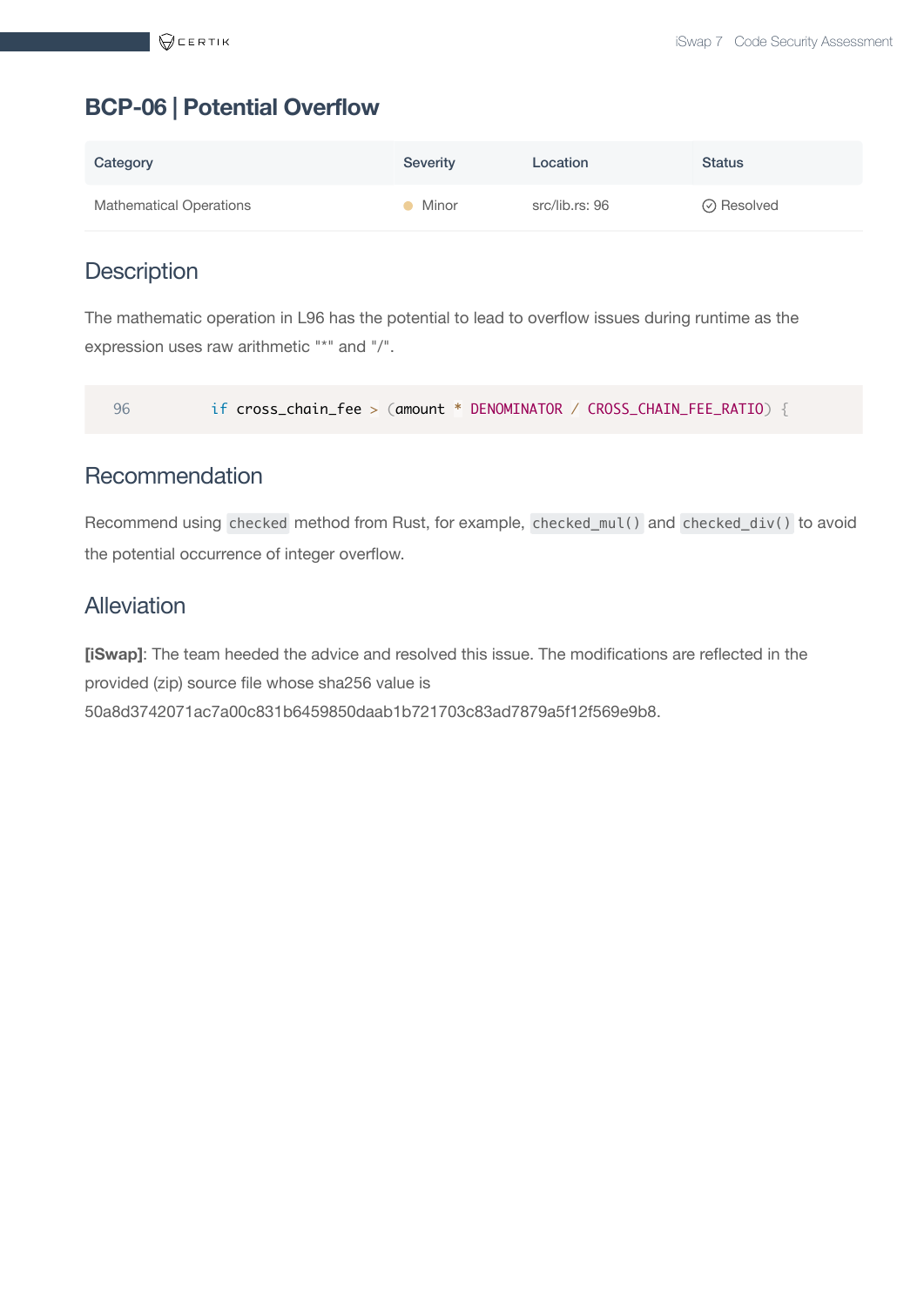## <span id="page-18-0"></span>**BCP-07 | Lack Of mut Constraint**

| Category          | <b>Severity</b> | Location             | <b>Status</b>      |
|-------------------|-----------------|----------------------|--------------------|
| Language Specific | Minor           | src/lib.rs: 410, 419 | $\oslash$ Resolved |

#### **Description**

According to the Rust doc for anchor-lang , the constraint mut is used for checking the given account is mutable and makes anchor persist any state changes.

The following accounts' states are changing but lack the mut constraint:

- struct Initialize
	- user will be the payer for meta\_account .

Reference:

• [https://docs.rs/anchor-lang/latest/anchor\\_lang/derive.Accounts.html](https://docs.rs/anchor-lang/latest/anchor_lang/derive.Accounts.html)

#### Recommendation

Recommend adding the constraint mut to the aforementioned account for improving the account constraint readability and avoid unexpected errors.

#### **Alleviation**

**[iSwap]**: The team heeded the advice and resolved this issue. The modifications are reflected in the provided (zip) source file whose sha256 value is 50a8d3742071ac7a00c831b6459850daab1b721703c83ad7879a5f12f569e9b8.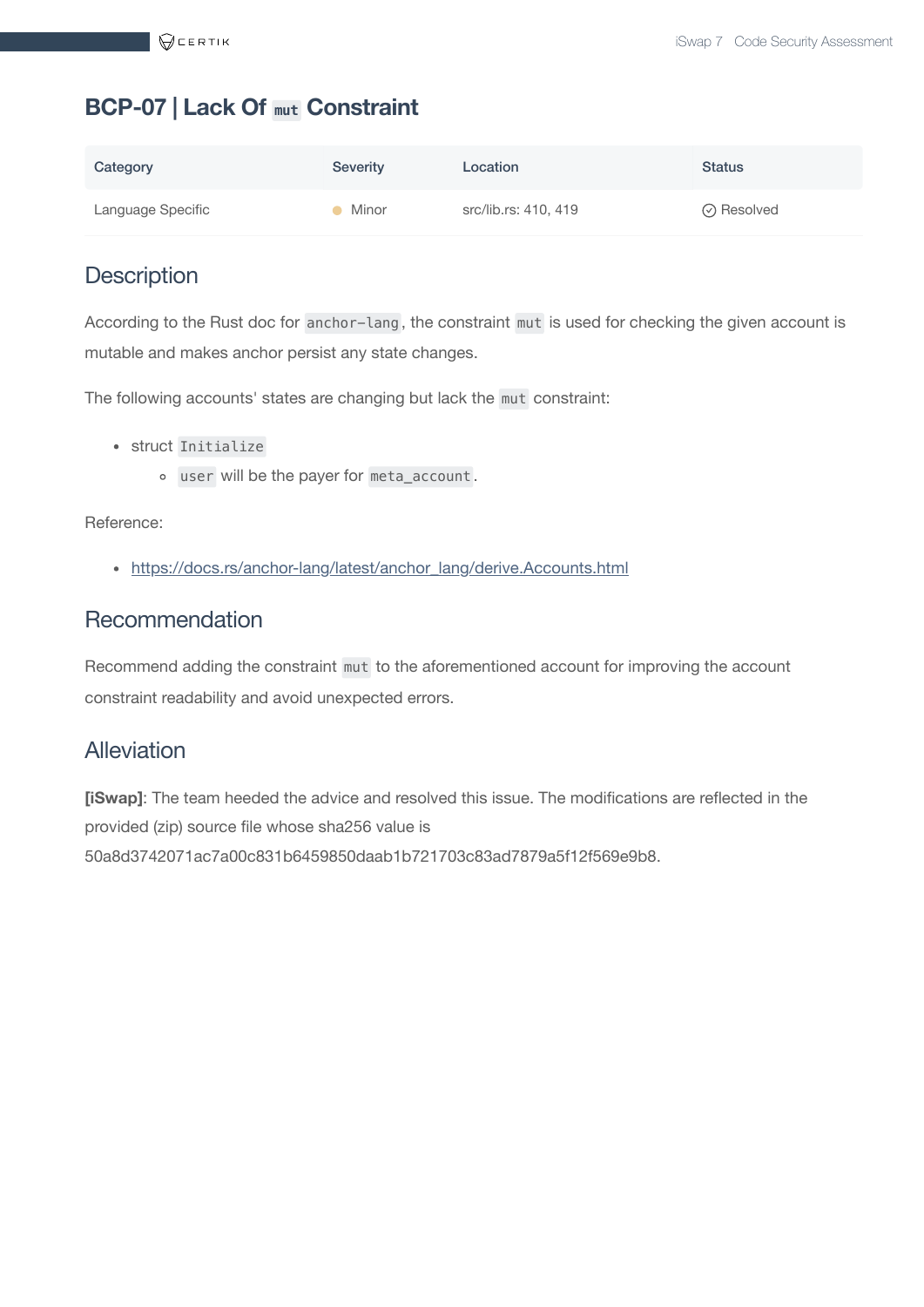#### <span id="page-19-0"></span>**BCP-08 | Third Party Dependencies**

| Category      | <b>Severity</b> | Location             | Status           |
|---------------|-----------------|----------------------|------------------|
| Volatile Code | Minor           | src/lib.rs: 163, 207 | (i) Acknowledged |

# **Description**

The contract is serving as the underlying entity to interact with the **relayer** component. The scope of the audit treats the **relayer** as black boxes and assumes their functional correctness. Additionally, the core verification process that validates the message from the other chain is implemented in the **relayer**. The **relayer** is responsible for the verification and proper invocation of functions cross\_chain\_token\_confirm and refund\_token .

#### Recommendation

The team should ensure the relayer component work properly as expected.

#### Alleviation

**[iSwap]**: We will pay attention when we add 3rd-party DEX and tool, their security will be checked.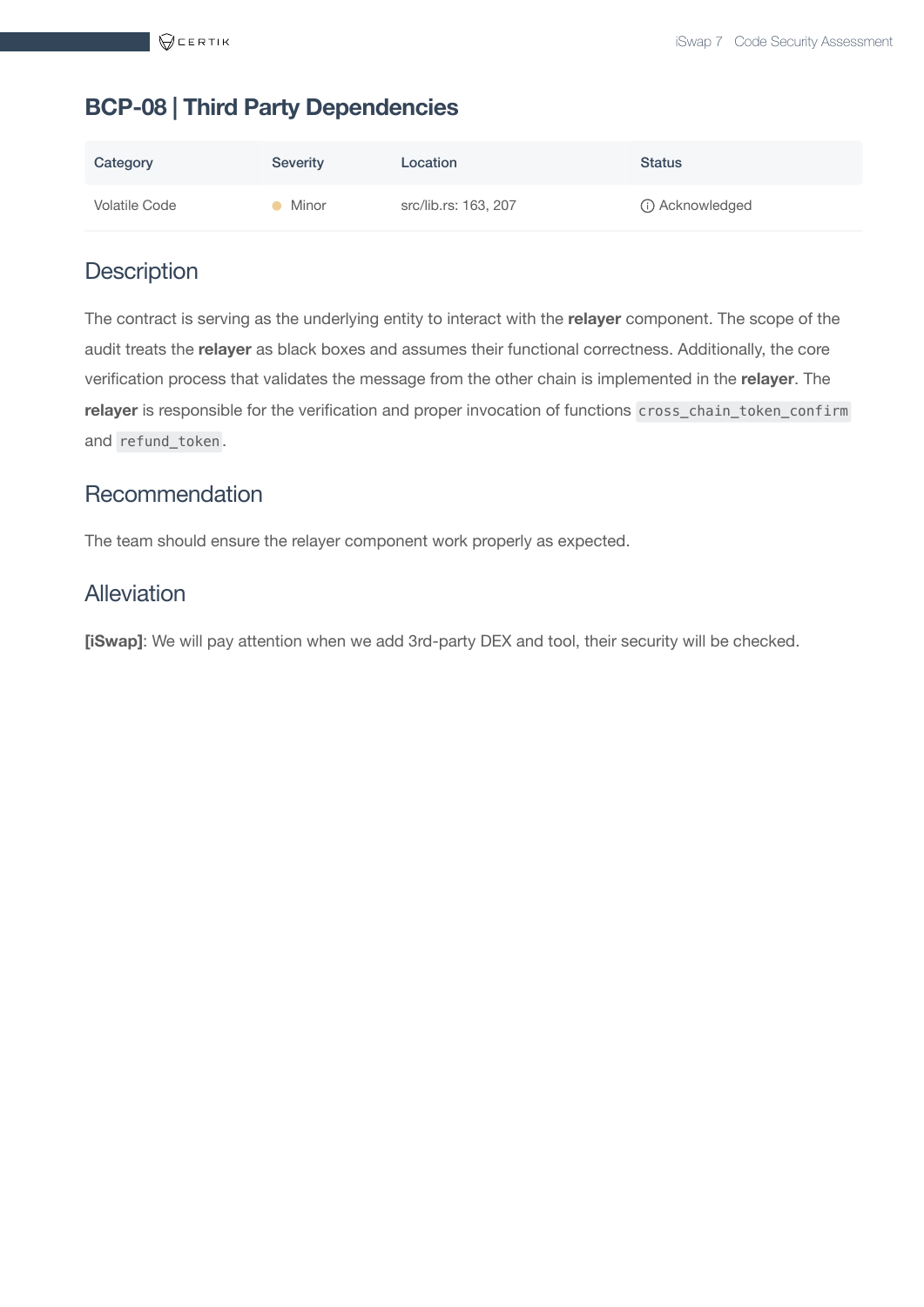# <span id="page-20-0"></span>**BCP-09 | Typo**

| Category     | <b>Severity</b> | Location              | <b>Status</b>      |
|--------------|-----------------|-----------------------|--------------------|
| Coding Style | • Informational | src/lib.rs: 96, 18~19 | $\oslash$ Resolved |

# **Description**

| 96  | if cross_chain_fee > (amount * DENOMINATOR / CROSS_CHAIN_FEE_RATIO) { |
|-----|-----------------------------------------------------------------------|
| -97 | return Err(ErrorCode::ExceedTheCrossChainFeeLimit.into());            |
| 98  |                                                                       |

According to the above calculation in the if branch, there are two typos in the const DENOMINATOR and CROSS\_CHAIN\_FEE\_RATIO , the const DENOMINATOR and CROSS\_CHAIN\_FEE\_RATIO should be renamed as CROSS\_CHAIN\_FEE\_RATIO and DENOMINATOR .

#### Recommendation

Consider refactoring the const names.

#### Alleviation

**[iSwap]**: The team heeded the advice and resolved this issue. The modifications are reflected in the provided (zip) source file whose sha256 value is 50a8d3742071ac7a00c831b6459850daab1b721703c83ad7879a5f12f569e9b8.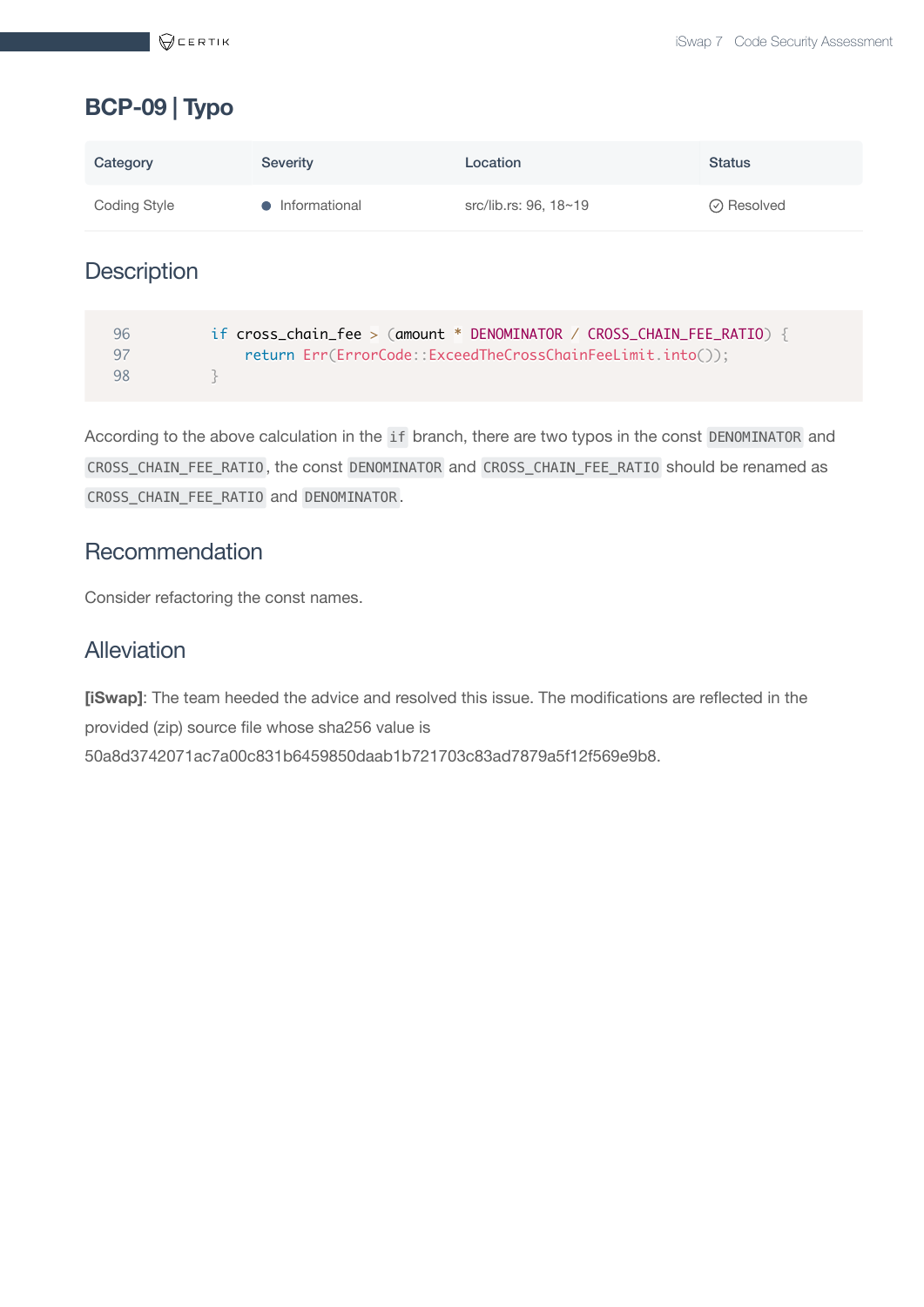## <span id="page-21-0"></span>**BCP-10 | Missing Emit Events**

| Category     | <b>Severity</b> | Location                                   | <b>Status</b>    |
|--------------|-----------------|--------------------------------------------|------------------|
| Coding Style | • Informational | src/lib.rs: 40, 46, 52, 58, 64, 72, 22, 79 | (i) Acknowledged |

# **Description**

The functions that affect the status of sensitive variables should be able to emit events.

- initialize
- change\_governor
- change\_treasury
- change\_custodian
- change\_risk\_control
- change\_relayer
- add\_support\_token
- set\_support\_token\_min\_amount

#### Recommendation

Consider adding events for sensitive actions, and emit them in the functions.

#### **Alleviation**

**[iSwap]**: These functions don't need event listening.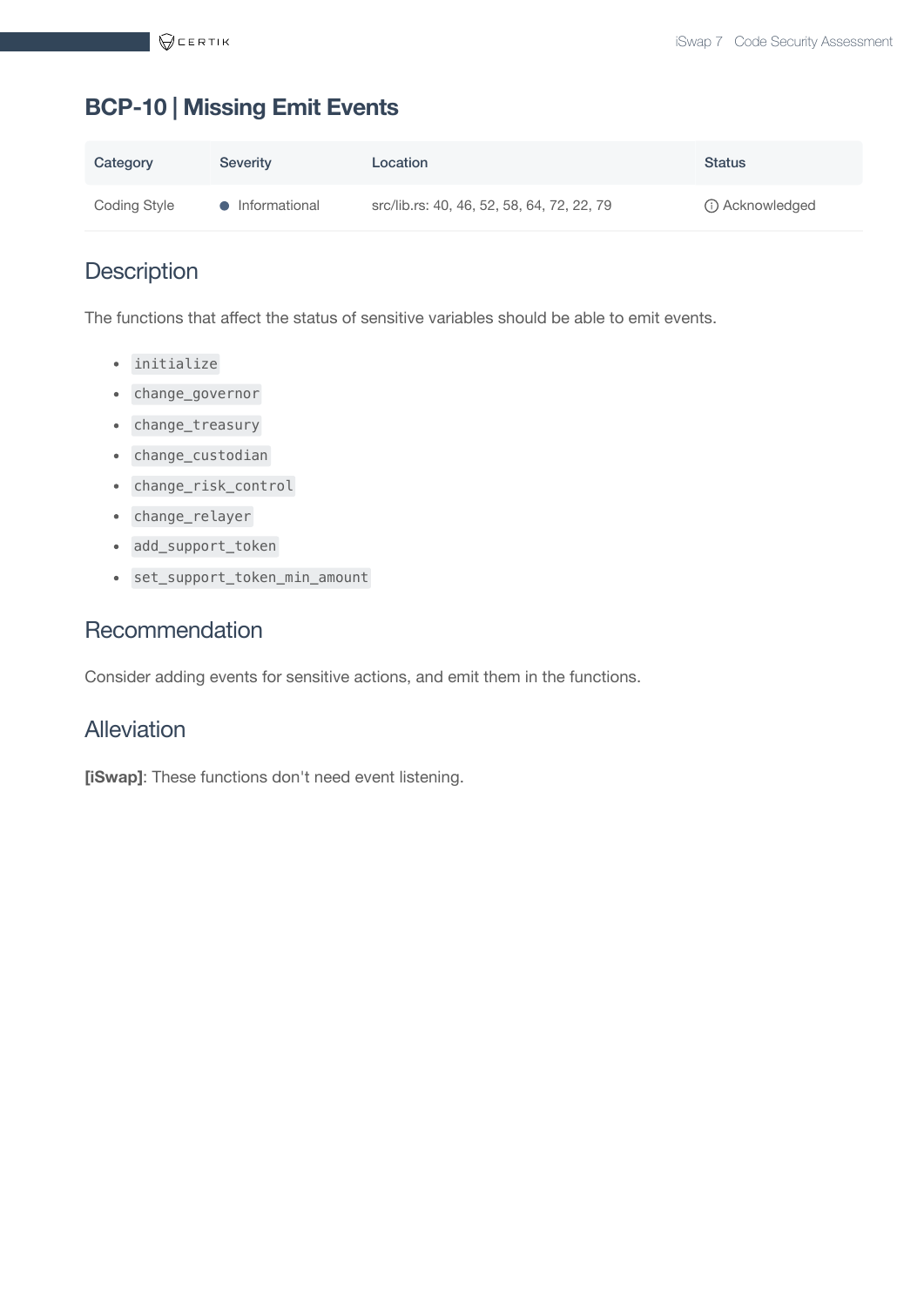# <span id="page-22-0"></span>**Appendix**

## **Finding Categories**

#### Centralization / Privilege

Centralization / Privilege findings refer to either feature logic or implementation of components that act against the nature of decentralization, such as explicit ownership or specialized access roles in combination with a mechanism to relocate funds.

# Mathematical Operations

Mathematical Operation findings relate to mishandling of math formulas, such as overflows, incorrect operations etc.

#### Logical Issue

Logical Issue findings detail a fault in the logic of the linked code, such as an incorrect notion on how block.timestamp works.

#### Volatile Code

Volatile Code findings refer to segments of code that behave unexpectedly on certain edge cases that may result in a vulnerability.

#### Language Specific

Language Specific findings are issues that would only arise within Solidity, i.e. incorrect usage of private or delete.

# Coding Style

Coding Style findings usually do not affect the generated byte-code but rather comment on how to make the codebase more legible and, as a result, easily maintainable.

#### **Checksum Calculation Method**

The "Checksum" field in the "Audit Scope" section is calculated as the SHA-256 (Secure Hash Algorithm 2 with digest size of 256 bits) digest of the content of each file hosted in the listed source repository under the specified commit.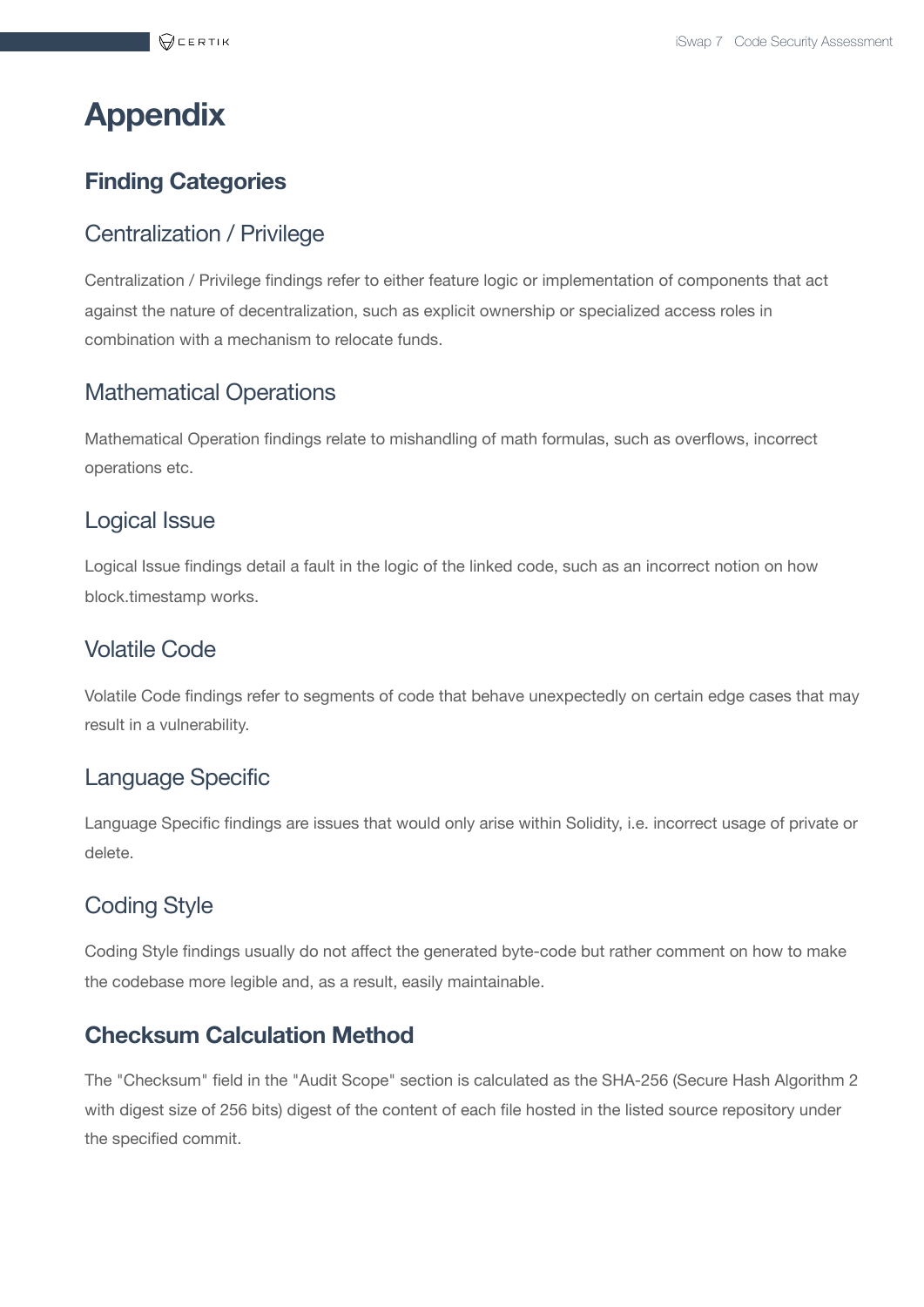The result is hexadecimal encoded and is the same as the output of the Linux "sha256sum" command against the target file.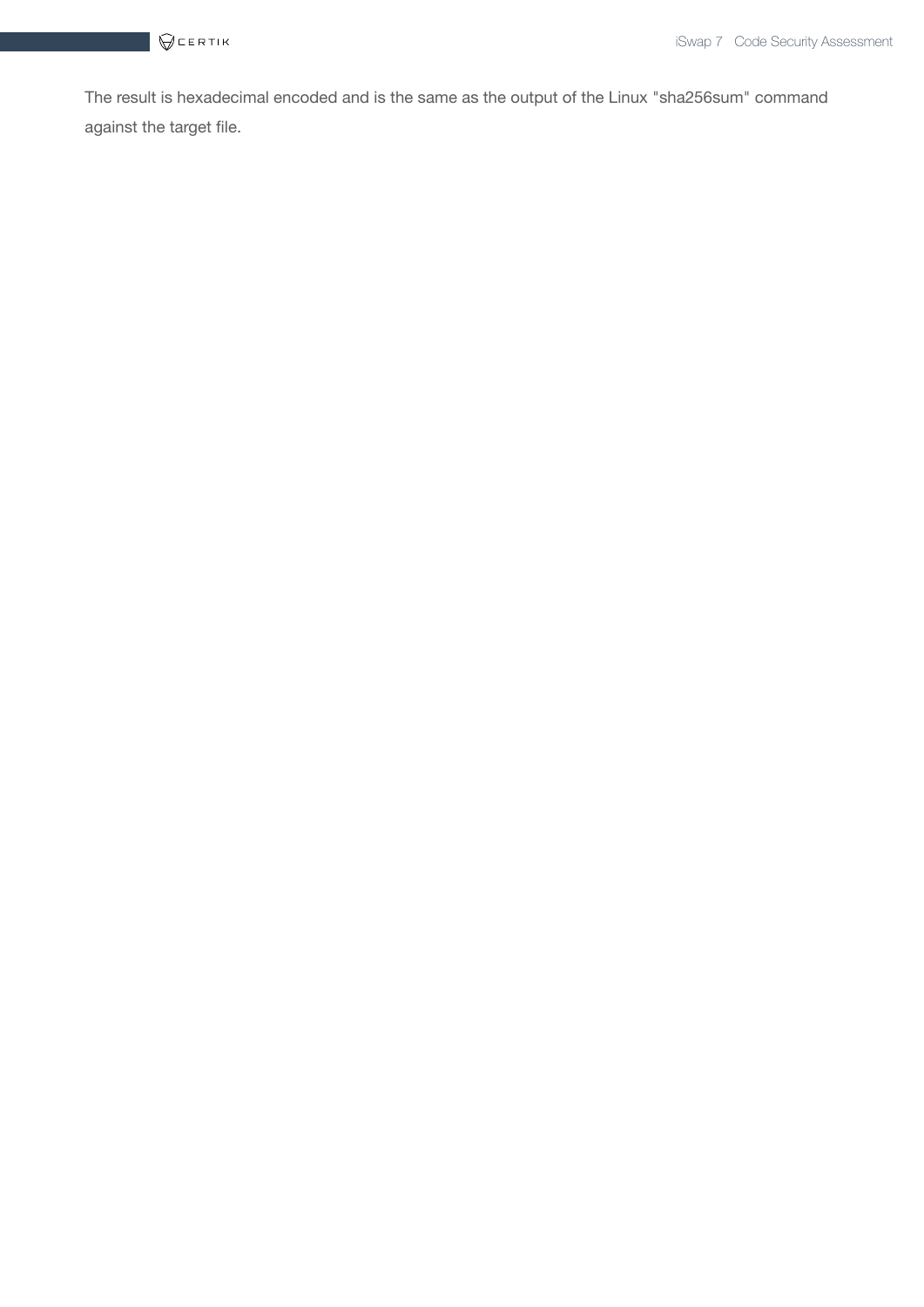# <span id="page-24-0"></span>**Disclaimer**

This report is subject to the terms and conditions (including without limitation, description of services, confidentiality, disclaimer and limitation of liability) set forth in the Services Agreement, or the scope of services, and terms and conditions provided to you ("Customer" or the "Company") in connection with the Agreement. This report provided in connection with the Services set forth in the Agreement shall be used by the Company only to the extent permitted under the terms and conditions set forth in the Agreement. This report may not be transmitted, disclosed, referred to or relied upon by any person for any purposes, nor may copies be delivered to any other person other than the Company, without CertiK's prior written consent in each instance.

This report is not, nor should be considered, an "endorsement" or "disapproval" of any particular project or team. This report is not, nor should be considered, an indication of the economics or value of any "product" or "asset" created by any team or project that contracts CertiK to perform a security assessment. This report does not provide any warranty or guarantee regarding the absolute bug-free nature of the technology analyzed, nor do they provide any indication of the technologies proprietors, business, business model or legal compliance.

This report should not be used in any way to make decisions around investment or involvement with any particular project. This report in no way provides investment advice, nor should be leveraged as investment advice of any sort. This report represents an extensive assessing process intending to help our customers increase the quality of their code while reducing the high level of risk presented by cryptographic tokens and blockchain technology.

Blockchain technology and cryptographic assets present a high level of ongoing risk. CertiK's position is that each company and individual are responsible for their own due diligence and continuous security. CertiK's goal is to help reduce the attack vectors and the high level of variance associated with utilizing new and consistently changing technologies, and in no way claims any guarantee of security or functionality of the technology we agree to analyze.

The assessment services provided by CertiK is subject to dependencies and under continuing development. You agree that your access and/or use, including but not limited to any services, reports, and materials, will be at your sole risk on an as-is, where-is, and as-available basis. Cryptographic tokens are emergent technologies and carry with them high levels of technical risk and uncertainty. The assessment reports could include false positives, false negatives, and other unpredictable results. The services may access, and depend upon, multiple layers of third-parties.

ALL SERVICES, THE LABELS, THE ASSESSMENT REPORT, WORK PRODUCT, OR OTHER MATERIALS, OR ANY PRODUCTS OR RESULTS OF THE USE THEREOF ARE PROVIDED "AS IS" AND "AS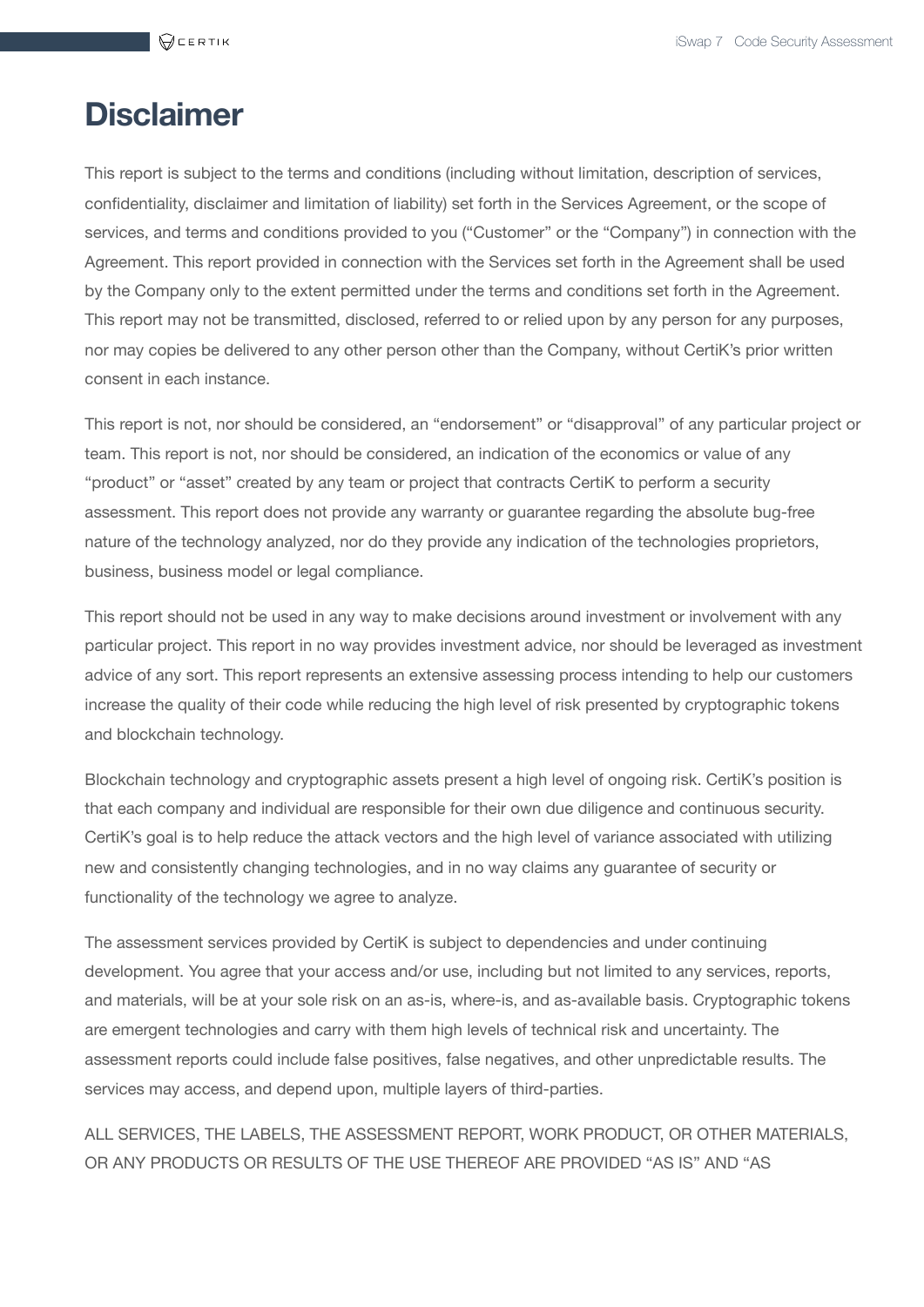AVAILABLE" AND WITH ALL FAULTS AND DEFECTS WITHOUT WARRANTY OF ANY KIND. TO THE MAXIMUM EXTENT PERMITTED UNDER APPLICABLE LAW, CERTIK HEREBY DISCLAIMS ALL WARRANTIES, WHETHER EXPRESS, IMPLIED, STATUTORY, OR OTHERWISE WITH RESPECT TO THE SERVICES, ASSESSMENT REPORT, OR OTHER MATERIALS. WITHOUT LIMITING THE FOREGOING, CERTIK SPECIFICALLY DISCLAIMS ALL IMPLIED WARRANTIES OF MERCHANTABILITY, FITNESS FOR A PARTICULAR PURPOSE, TITLE AND NON-INFRINGEMENT, AND ALL WARRANTIES ARISING FROM COURSE OF DEALING, USAGE, OR TRADE PRACTICE. WITHOUT LIMITING THE FOREGOING, CERTIK MAKES NO WARRANTY OF ANY KIND THAT THE SERVICES, THE LABELS, THE ASSESSMENT REPORT, WORK PRODUCT, OR OTHER MATERIALS, OR ANY PRODUCTS OR RESULTS OF THE USE THEREOF, WILL MEET CUSTOMER'S OR ANY OTHER PERSON'S REQUIREMENTS, ACHIEVE ANY INTENDED RESULT, BE COMPATIBLE OR WORK WITH ANY SOFTWARE, SYSTEM, OR OTHER SERVICES, OR BE SECURE, ACCURATE, COMPLETE, FREE OF HARMFUL CODE, OR ERROR-FREE. WITHOUT LIMITATION TO THE FOREGOING, CERTIK PROVIDES NO WARRANTY OR UNDERTAKING, AND MAKES NO REPRESENTATION OF ANY KIND THAT THE SERVICE WILL MEET CUSTOMER'S REQUIREMENTS, ACHIEVE ANY INTENDED RESULTS, BE COMPATIBLE OR WORK WITH ANY OTHER SOFTWARE, APPLICATIONS, SYSTEMS OR SERVICES, OPERATE WITHOUT INTERRUPTION, MEET ANY PERFORMANCE OR RELIABILITY STANDARDS OR BE ERROR FREE OR THAT ANY ERRORS OR DEFECTS CAN OR WILL BE CORRECTED.

WITHOUT LIMITING THE FOREGOING, NEITHER CERTIK NOR ANY OF CERTIK'S AGENTS MAKES ANY REPRESENTATION OR WARRANTY OF ANY KIND, EXPRESS OR IMPLIED AS TO THE ACCURACY, RELIABILITY, OR CURRENCY OF ANY INFORMATION OR CONTENT PROVIDED THROUGH THE SERVICE. CERTIK WILL ASSUME NO LIABILITY OR RESPONSIBILITY FOR (I) ANY ERRORS, MISTAKES, OR INACCURACIES OF CONTENT AND MATERIALS OR FOR ANY LOSS OR DAMAGE OF ANY KIND INCURRED AS A RESULT OF THE USE OF ANY CONTENT, OR (II) ANY PERSONAL INJURY OR PROPERTY DAMAGE, OF ANY NATURE WHATSOEVER, RESULTING FROM CUSTOMER'S ACCESS TO OR USE OF THE SERVICES, ASSESSMENT REPORT, OR OTHER MATERIALS.

ALL THIRD-PARTY MATERIALS ARE PROVIDED "AS IS" AND ANY REPRESENTATION OR WARRANTY OF OR CONCERNING ANY THIRD-PARTY MATERIALS IS STRICTLY BETWEEN CUSTOMER AND THE THIRD-PARTY OWNER OR DISTRIBUTOR OF THE THIRD-PARTY MATERIALS.

THE SERVICES, ASSESSMENT REPORT, AND ANY OTHER MATERIALS HEREUNDER ARE SOLELY PROVIDED TO CUSTOMER AND MAY NOT BE RELIED ON BY ANY OTHER PERSON OR FOR ANY PURPOSE NOT SPECIFICALLY IDENTIFIED IN THIS AGREEMENT, NOR MAY COPIES BE DELIVERED TO, ANY OTHER PERSON WITHOUT CERTIK'S PRIOR WRITTEN CONSENT IN EACH INSTANCE.

NO THIRD PARTY OR ANYONE ACTING ON BEHALF OF ANY THEREOF, SHALL BE A THIRD PARTY OR OTHER BENEFICIARY OF SUCH SERVICES, ASSESSMENT REPORT, AND ANY ACCOMPANYING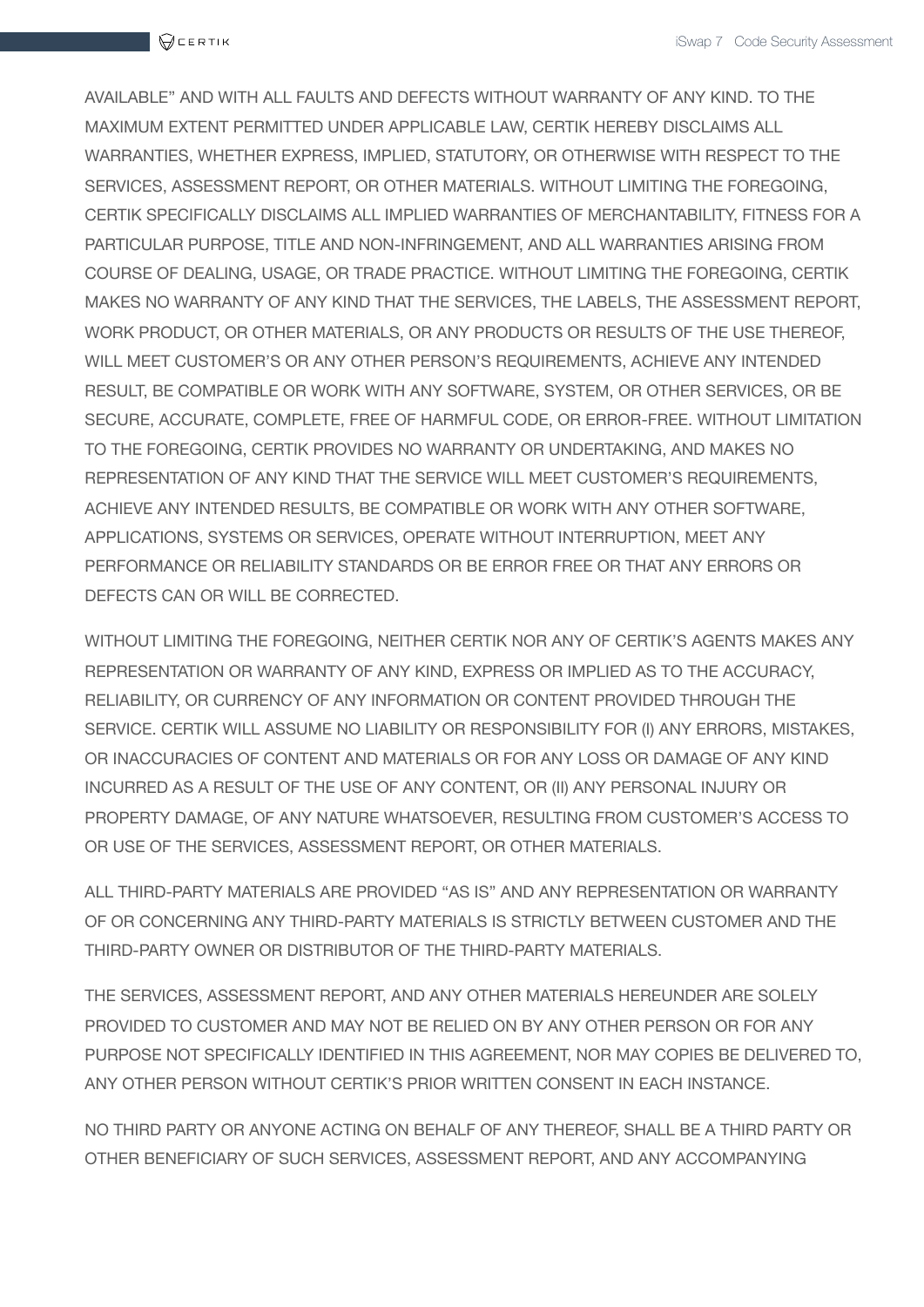MATERIALS AND NO SUCH THIRD PARTY SHALL HAVE ANY RIGHTS OF CONTRIBUTION AGAINST CERTIK WITH RESPECT TO SUCH SERVICES, ASSESSMENT REPORT, AND ANY ACCOMPANYING MATERIALS.

THE REPRESENTATIONS AND WARRANTIES OF CERTIK CONTAINED IN THIS AGREEMENT ARE SOLELY FOR THE BENEFIT OF CUSTOMER. ACCORDINGLY, NO THIRD PARTY OR ANYONE ACTING ON BEHALF OF ANY THEREOF, SHALL BE A THIRD PARTY OR OTHER BENEFICIARY OF SUCH REPRESENTATIONS AND WARRANTIES AND NO SUCH THIRD PARTY SHALL HAVE ANY RIGHTS OF CONTRIBUTION AGAINST CERTIK WITH RESPECT TO SUCH REPRESENTATIONS OR WARRANTIES OR ANY MATTER SUBJECT TO OR RESULTING IN INDEMNIFICATION UNDER THIS AGREEMENT OR OTHERWISE.

FOR AVOIDANCE OF DOUBT, THE SERVICES, INCLUDING ANY ASSOCIATED ASSESSMENT REPORTS OR MATERIALS, SHALL NOT BE CONSIDERED OR RELIED UPON AS ANY FORM OF FINANCIAL, TAX, LEGAL, REGULATORY, OR OTHER ADVICE.